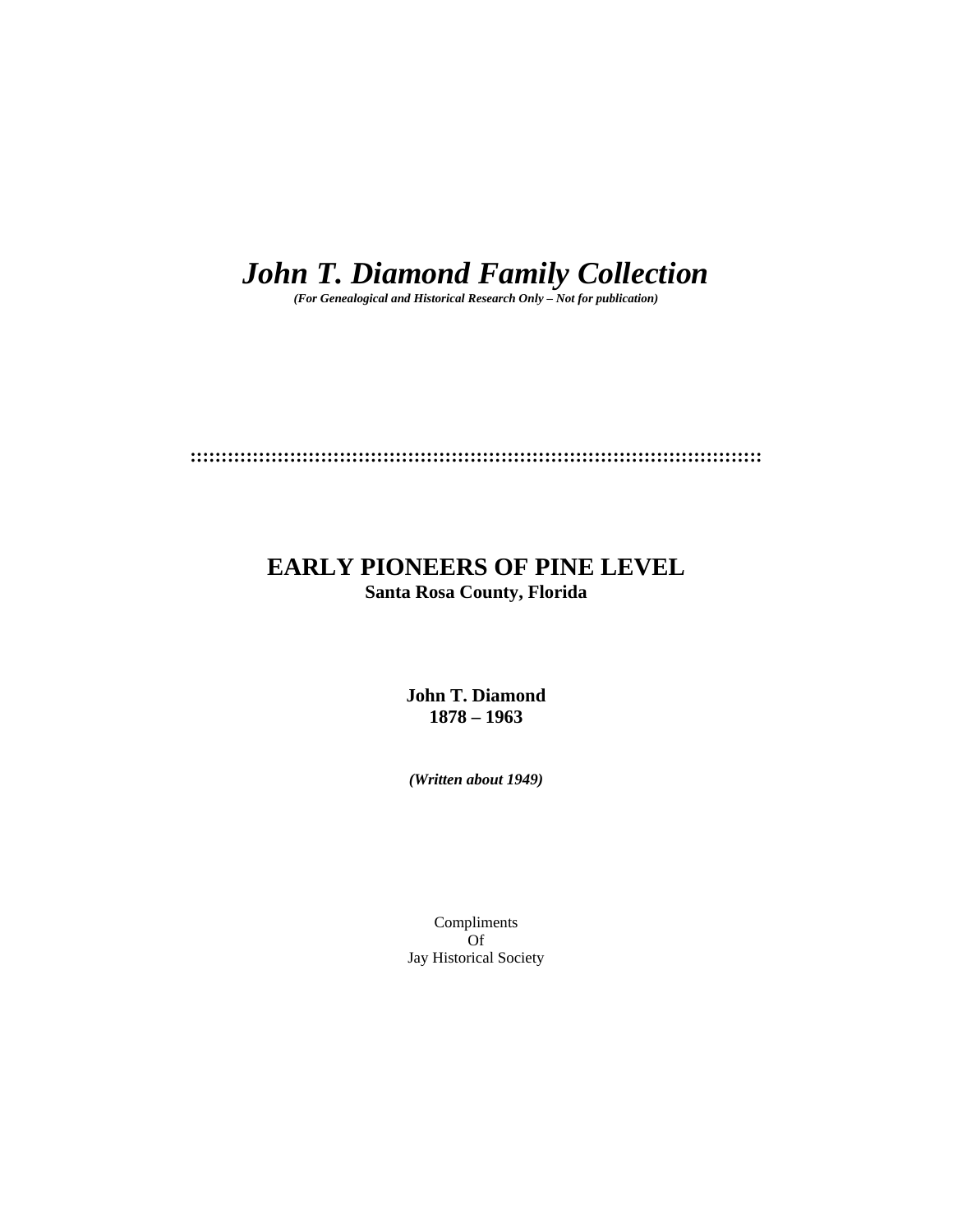## **Early Pioneers of Pine Level**

**John T. Diamond 1878 – 1963** 

#### *(Written about 1949)*

 **So far in this article the names of none of the early pioneer citizens who came to Pine Level and helped to develop its resources and began to build its institutions, legends, traditions and history have been mentioned except incidentally. Since the History of any country or community is but the legends, traditions and accomplishments of its people it seems fitting to mention the names of a few of Pine Level's early pioneers who played important parts in developing its resources and marking the course of its History.** 

 **Of course the first white men to reside on the big Pine Level country were the early Spaniards. To them we are indebted for the name Pine Level Country and much of its early legendary lore and traditional History. We do not know the exact date the first Spaniards traveled over this beautiful Pine Level country or slept beside its cool springs and clear creeks under the protecting shelter of forests primeval. Neither do we know when first they build their lonely cabins on sloping hills or on the brows of steep bluffs beside springheads around the fringes of the big level. We do know however, the Spaniards made their first settlement in Pensacola as early as 1698 and that it was destroyed in 1719, but almost all the people in the settlement moved to Santa Rosa Island or along the shores of the bays and bayous connected with Pensacola Bay.** 

 **A few years later efforts were made to rebuild Pensacola. These efforts were continued until a permanent town was established. As soon as Pensacola had a degree of permanence a trading post was established at the head of the Escambia Bay known as Florida Town. From the port of Pensacola and the trading post around Florida Town the enterprising Spaniards began exploring the area north of these towns immediately by traveling up the Escambia River in small boats and canoes and overland following the Indian Trails they found leading from the coast in the surrounding country. From what we know of the development of Pensacola and Florida Town we can reasonably assume the first Spaniard were sojourning in these areas approximately one hundred years before Florida was purchased by the United States in 1819. Florida became a territory in 1822.** 

 **We know from reliable traditional History that many Spaniards lived along the fringes of Pine Level many years before any Land Grants were taken up by them. When the first English speaking people came to Pine Level they found plenty of convincing proof of this in the remains of dilapidated log cabins, camping lean-to's, little clearings for cattle pens, stubs of old China trees and mulberry trees near**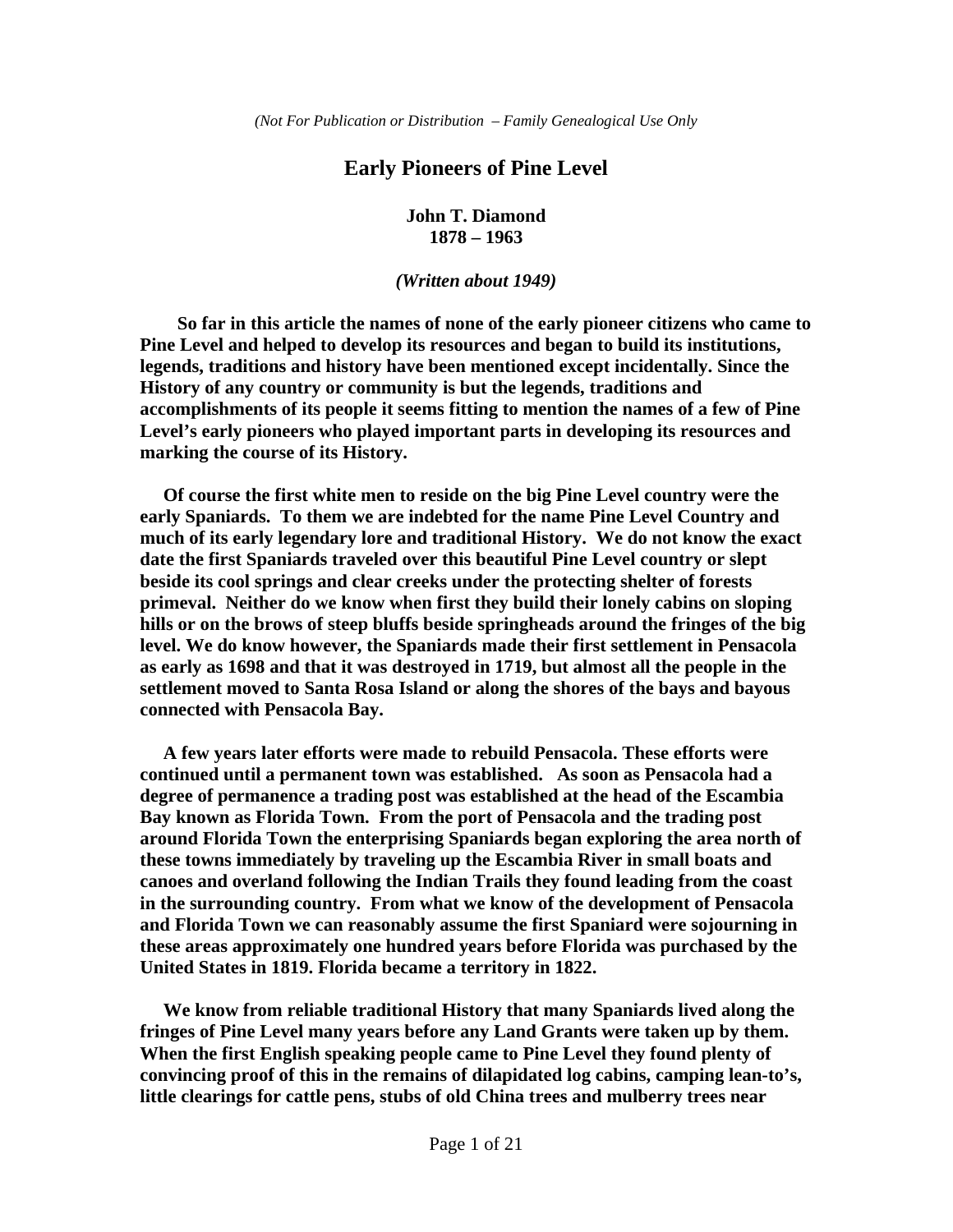**springheads and along streamlets. They also found in the woods stumps where big tall trees had been cut and logging roads leading to the river as proof the Spaniards had been cutting big trees for timber and floating them down the river to market many years before any Land Grants were ever issued. They also found near some of the ruins of cabins a few graves marked differently from the graves in the regular burying grounds of the Indians.** 

 **The records show that Land Grants were issued to the following Spaniards conveying land on Pine Level or adjacent to the level as follows:** 

- **1. James Brewster, containing 639.96 acres. This grant is located east and a little south of the Mt. Carmel Methodist Church.**
- **2. Daniel Maloy containing 638.96 acres. This grant is situated east of Jay.**
- **3. Miquel Quiggles, containing 714.94 acres situated on the Escambia River bordering the state line.**
- **4. Needham Parker, 639.22 acres situated on the Escambia River south of the Miquel Quiggles grant.**
- **5. Elijah Holmes, containing 638.56 acres located northwest from Jay.**
- **6. John Edgly and Edward Townes, containing 1260.37 acres. This grant contains much swamp land and extends up on a creek first known as Edgly Creek, later as Barrow Creek and later as Bray Creek.**
- **7. Mary Weaver, containing 560.48 acres, located along the Old Stream Mill Bluff Log and Timber Landing and out on the creek first known as Governor's Creek, later as Gaylor Creek and now known as Campbell Creek.**
- **8. Joseph Nelson, containing 638.12 acres taking in the Old Dead River Log and Timber Landing and a portion of the Jay-Flomaton highway.**

**We also have the traditional History handed down by some of the above named Spaniards who took up the above named grants and a few other Spaniards who remained here after Florida was purchased by the United States. Among who may be mentioned the following:** 

 **Elijah Holmes, Nathaniel Hawthorn, Daniel Maloy, Needham Parker, James Brewster, and Rix Gaylor. These men were here probably many years during the Spanish Occupation. Then we have much traditional History handed down by many of the earliest English speaking settlers who were here from five to twenty years before the end of the Spanish Occupation. Among this group may be mentioned the following:**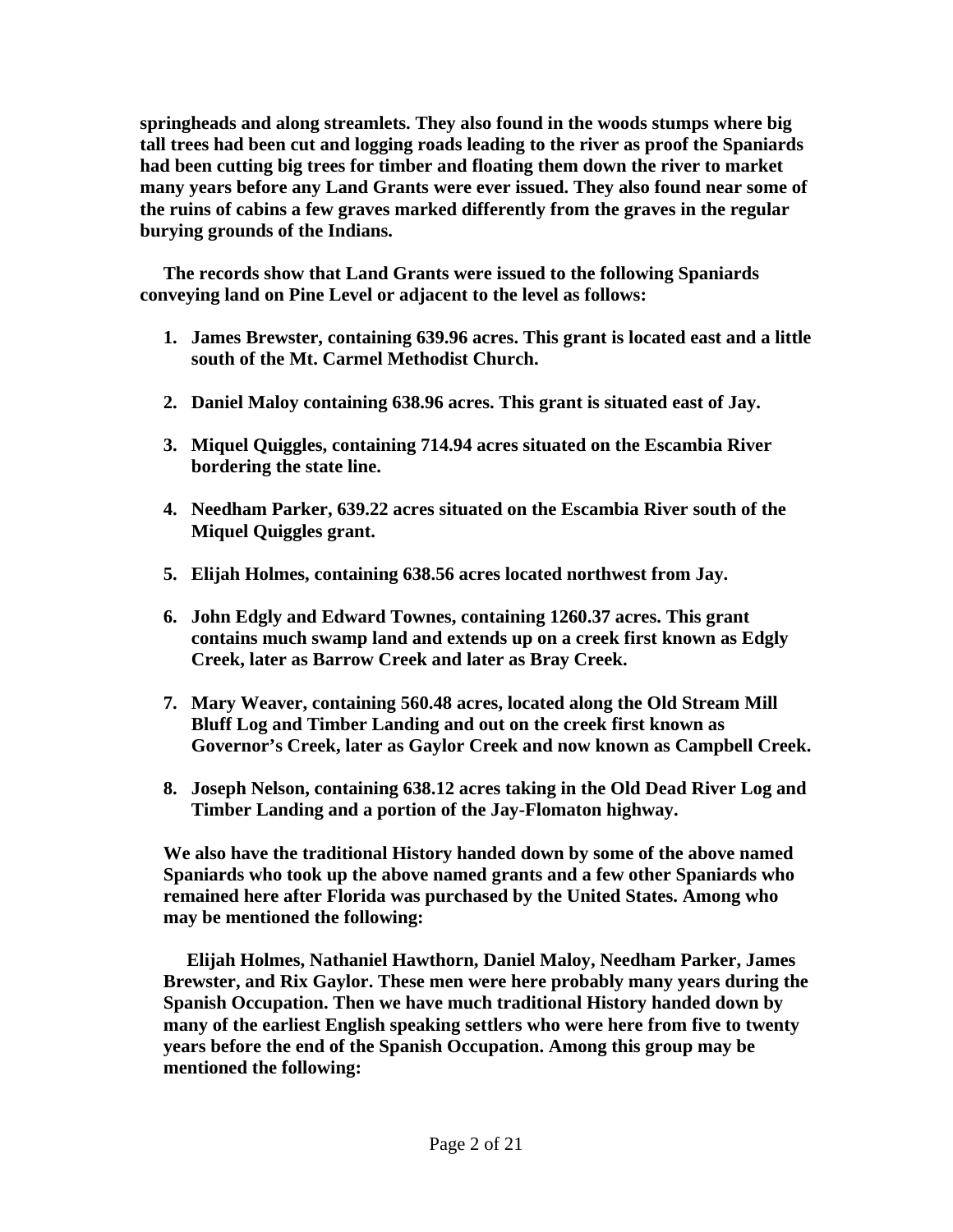**Grandfathers Tom Sunday, Gabe Capers, Neil Campbell and Hayes Forbes. These men learned much legendary lore and traditional History from the Indians and early Spaniards that add interest to the early History of Pine Level and its adjacent areas. As a small boy my first lessons in the History of Pine Level were given to me by Grandfather Neil Campbell, Grandfather Tom Sunday and Uncle Gabe Capers. There were here while the tall copper colored men of the forests were traveling up and down the old Indian Trading Trails leading across Pine Level carrying their valuable furs and hides from the settlements of the Creek Indians along the shores of the Conecuh River to its head beyond where the city of Troy is now located to the Spanish Trading Posts at Florida Town, Pensacola and perhaps at other trading posts along the coast. They were here when Indian wigwams and tepees were plentiful in villages on high hammocks around crystal springs and along clear cool creeks. They were here when all livestock on the range had to be protected from fierce bears, packs of big gray timber wolves and cold blooded panthers. As a small boy nothing delighted me more than to sit for hours at a time and listen to the experiences these men had in dealing with Indians and fierce wild animals. To hear these pioneers of the big woods relate their experiences always made me wish I had been here when they were boys so I could have had the wonderful experiences they had during their early boyhood.** 

 **Shortly after the news of the purchase of Florida by the United States spread into the states north of Florida a brilliant young man by the name of Isaiah Lindsay Cobb with his bride, a Miss Ware, came from the Western part of the State of Georgia settled in the southwestern corner of Pine Level. Their home was located a few hundred feet west of the original Pollard-Milton road near the top of the red clay hill half a mile south from a clear branch known now as the Fortner Branch. The home was a short distance from a red clay hill on the road known as the Pollard Hill. No doubt this young man had either been down in Florida on military duty fighting Indians or had heard of the country from soldiers who had made military trips through this area to Pensacola. Be that as it may, he had heard of the beautiful Pine Level country way down in Florida better known as the Land of Flowers and the abundance of pine timber available here. He also had learned of the foreign timber market at Pensacola, from which port much timber was being shipped. Since the Escambia-Conecuh River was the only transportation line the enterprising young man settled not far from the river and was soon engaged in the logging and timber business.** 

 **Mr. Isaiah Cobb reared three boys: John, James and Frank. John made his home on Pine Level a mile or so east from where the Mt. Carmel Methodist Church was located several years later. He married a daughter of Pioneer citizen Ben Barrow. Mr. Barrow first built a saw mill on a creek first known as the Barrow Mill Creek. This mill was washed away during an all day and night down pour of rain soon after it was built. Mr. Barrow then built a mill just across the state line in Alabama on what was later known as the Pew Mill Creek. Mr. Barrow built his home on the east side of the old Three Notch Road a few hundred yards north of what was later the location of the Mt. Carmel Methodist**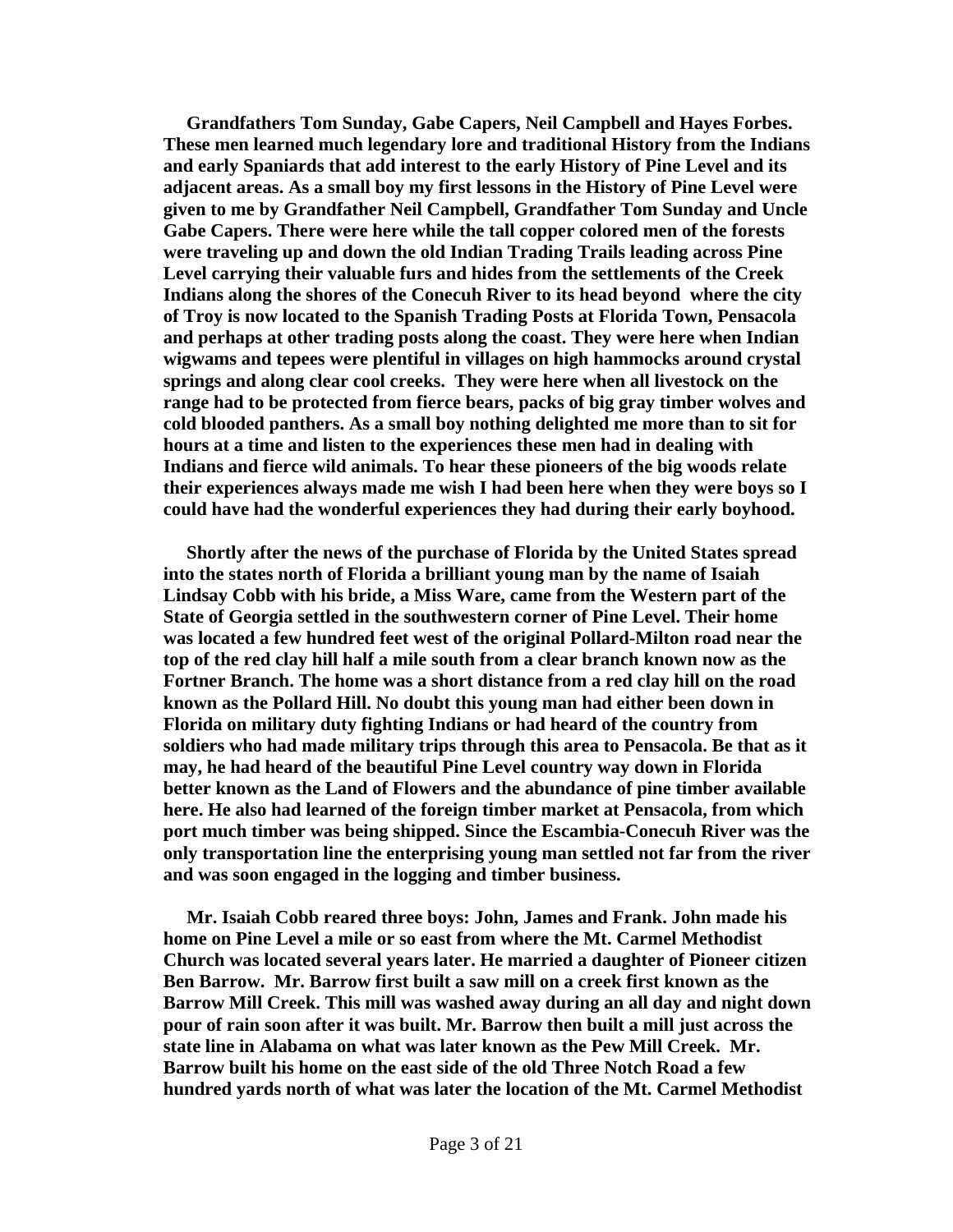**Church. A large oak tree planted directly in front of his pioneer home is still standing. The home was directly across the road from the springhead forming the head of the Pew Mill Creek.** 

 **James Cobb married a Miss Kennedy and settled in the eastern side of what was then Santa Rosa County at the head of Wilkinson Creek. Frank Cobb married Miss Melissa Dixon and built his home on the east side of the old Three Notch Military Road three miles from where the village of Jay is now located.** 

 **Soon after Isaiah Cobb came to Florida another brilliant young man by the name of Benjamin Cobb came to Florida and settled on Pine Level between the Maloy Branch and Gillberry Branch not far from the head of Gillberry. Here he reared three sons: Farrah, Anderson and Ben Cobb. Anderson built a home among a group of towering white hickory trees approximately two hundred yards east of the Three Notch Military Road a quarter of a mile south from the forks of the Pollard-Milton road and the Pine Level – Johnson Ferry Road. He lived at this place until his family of girls were grown and then moved from Pine Level to be near some of the family. Farrah Cobb built a home four miles from where the town of Jay is now located on the east side of the Old Three Notch Military Road near the middle springhead forming Cobb Creek. Here Farrah, Jr. was born. The family moved from this place to Monroe Saw Mill on East Cold Water about 1880. F. H. Cobb, Jr. became one among Santa Rosa County's outstanding business men. For many years he managed a large logging business. He is now 88 years old, still active in lumber and timber business. He has been residing in Milton more than 30 years. Each of his three boys since manhood has occupied important business positions.** 

 **Ben Cobb grew up here on Pine Level where he with other boys of his age attended Pine Level's first school for the education of the children in the community. It was what was called in early pioneer days a "Pay School." A few years after Ben grew to manhood he went to Texas and became an outstanding "Cow Boy." It was said of him that he became one among the best "Ropers" of wild cattle and wild mustang ponies of the Plaines. He was an expert at riding and taming the wildest of the Texas Mustang Ponies.** 

 **He later returned to Pine Level where he lived for many years. After returning from Texas he was known as Texas Ben. There was another younger man in the county by the same name. This Ben Cobb added a "T" to his name by signing it B. W. T. He was the most entertaining man in the community. As a boy he had learned all the legendary lore and traditional history of the early pioneer life on Pine Level. In Texas he learned all the legendary lore and traditional history of Cow Boy life on Texas plains. He spent much time hunting on Pine Level and its adjacent woods. He knew the wild life of this area and he hunted with the hunters and camped with them in all sorts of weather and all sorts of woods. He had chased and killed bears with them, also, panthers and wolves. He had led in coon hunts and fox chases with them. He had stood on all**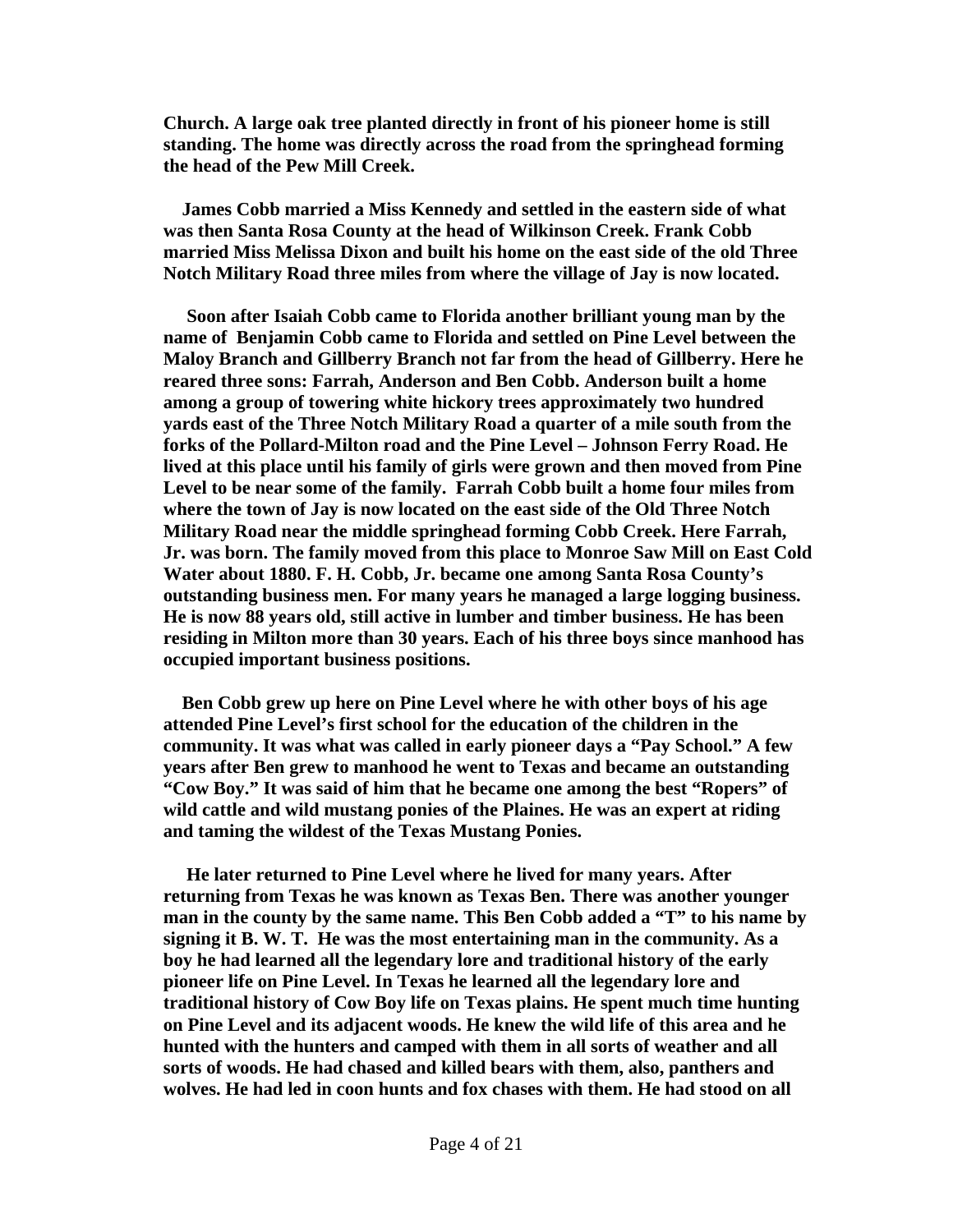**the deer runs and killed fine deer when they came his way. He had chased the deer by his friends where they sometimes made a kill. He knew all the habits of wild turkeys, their favorite feeding grounds and their roosting places. He knew the feeding places and feeding hours of the large dark fox squirrels and the little gray cat squirrels and how to shoot them from the tops of the tallest trees on the Level or in the river swamp.** 

 **B. W. T. Cobb was especially entertaining to all boys who were interested in wild life or in the riding of horses either for sport or driving cattle or range horses. From him brother Henry and I learned the technique and tricks of penning range cattle and horses. We learned the technique and tricks of riding the wild yearlings and ponies. When we were in our middle teens we often had the privilege of trying B. W. T. Cobb's technique and tricks in handling cattle and horses. They always worked exactly like he said they would. He lived here to a ripe old age and was buried in the "Cobb Old Field Cemetery, " in the land he loved so well.** 

 **Soon after B. W. T. Cobb's father came to this community a cousin of his, another brilliant young man came here from the same neighborhood in Georgia. His name was James Thadeus Cobb. He settled on Pine Level a few yards north of the present location of the town of Jay. This place later became known as the "Cobb Old Field." Later it became a focal point, a sort of central point, the point from which all roads led to other points on the big Pine Level County. It was at the point over which all travel passed in moving over or across the big level country known as Pine Level. It was for years the most noted place in the north west corner of the county. It seems everybody who had ever seen Pine Level or heard anything of it knew about the "Cobb Old Field."** 

 **James Thadeus Cobb reared four boys: James, Thadeus, Peter and Lindsey. Thadeus lived for several years on the place where he was reared. Thadeus Cobb owned and managed a large herd of fine range cattle. After his death his widow managed the herd successfully for several years. Peter Cobb built a home at the Spring forming the head of Gillberrry branch. Peter Cobb died leaving a widow and four children: Joseph, Thadeus, James and Florida. His widow continued to live at the same place until long after the children were all grown and had homes of their own. Like Thadeus Cobb, Peter's widow was named Mary. After her husband's death she was known among her friends as Aunt Mary Pete. Her husband left her a large herd of fine range cattle. The widow managed them successfully for several years. She also managed a large herd of goats very successfully. Of course, the three boys knew how to look after cattle and probably did almost all the labor in looking after the livestock. Florida Cobb married Peter Nowling. She and her husband are now living in Milton.** 

 **Lindsey Cobb settled on the east side of the old Three Notch Military Road, four miles south from where Jay is now located from the Cobb Old Field right at the point where the Milton-Pollard road turned southeast toward Milton.**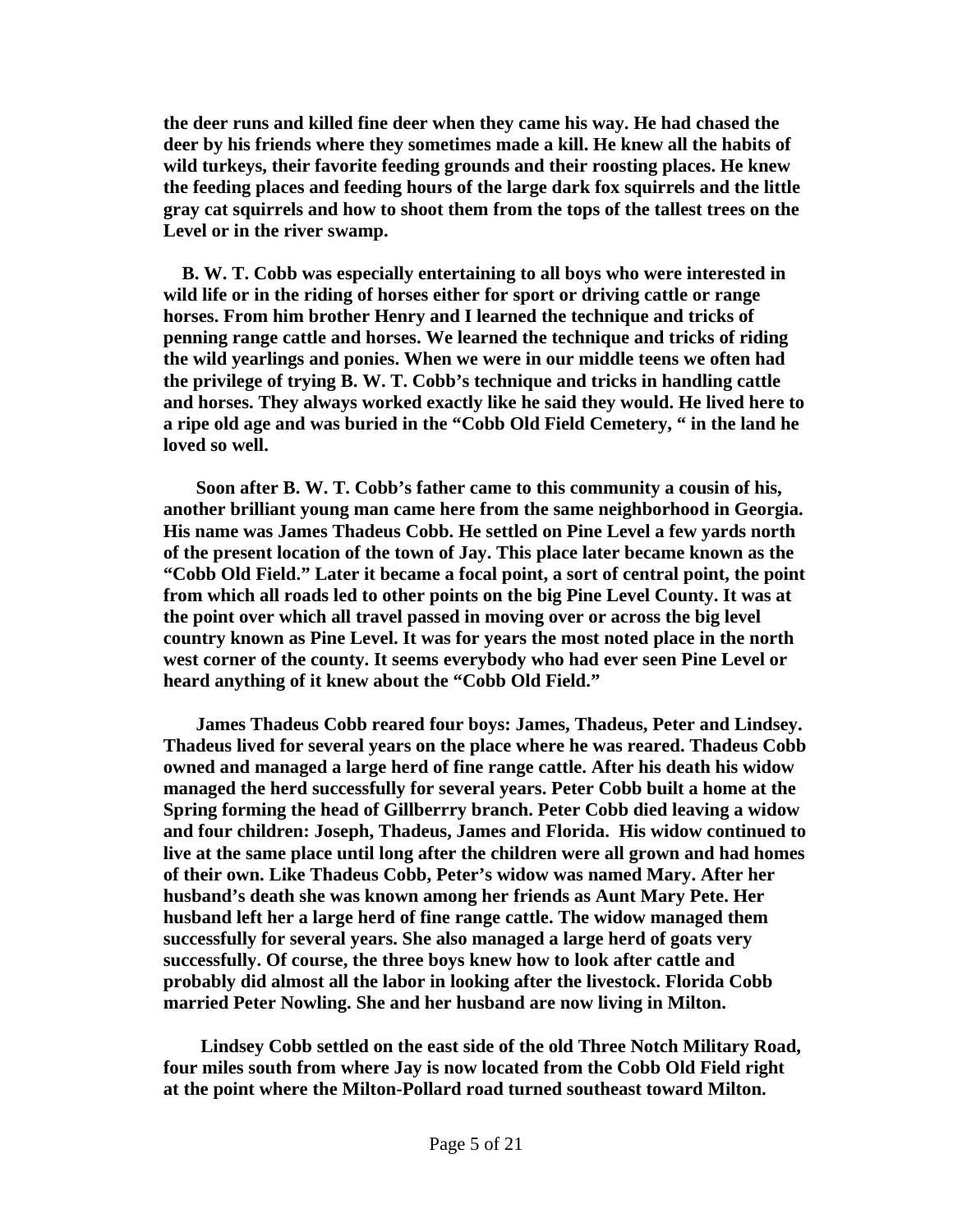**A few years later he and his wife moved to Monroe Mill on East Coldwater Creek. The boys were named Penn and Houston. James Cobb settled on Pine Level but soon moved to another location and never returned.** 

 **Others of the large Cobb family coming to Pine Level during its early pioneer days were Joseph, Riley, Ceburn (Seaborn) and Washington. They were distant cousins of the early pioneers, Isaiah, Ben and James Thadeus. They all came from the same area in West Georgia. Little could at this late date be learned of Joseph. It seems he married on Pine Level and reared some children. However, before any of the children were grown, he moved with his family to another location. Not much information could be obtained about Ceburn (Seaborn). It seems he reared some children who soon moved on seeking more desirable locations, probably looking for adventure in the Great Western Plains, as did their cousin, Texas Ben. It seems Ceburn Cobb remained here or returned here after being elsewhere a number of years and is buried on Pine Level.** 

 **Riley Cobb settled in the north eastern part of Pine Level, where he reared some children among who may be mentioned were Walker Cobb who settled in what was named in early pioneer days "Holly Fork," Holly Branch and West Coldwater. A daughter of Riley Cobb's married Lomax Jernigan and resided for a time in the northeast corner of Pine Level. Later she and her husband moved to Brewton, Alabama.** 

 **Washington Cobb settled on a small creek branch near the Florida-Alabama state line. For a few years this branch was known as "Cobb Branch," named for him. Later it was and still is known as "Fortner Branch," being named for Robert Fortner who resided near it for many years until his death. Later Washington Cobb moved to a location now known as, "Cobb Hill," overlooking the Escambia River Valley half a mile north from the Winding River Road not far from where the Riz Gaylor residence, known as "The Gaylor Mansion" or "The Gaylor Double Pen Log House" was located. Later he moved on down the river and settled on a small creek known to this day as "Cobb Creek." Here he operated a small mill. Later he moved to the south side of Moore's Creek where he died at a ripe old age. He owned and managed a herd of range cattle and horses.** 

 **Mr. Walker Cobb was among the early pioneer citizens of Pine Level. His home was in the Northeast corner of the big level country near West Coldwater Creek. The homestead was located on the west side of Coldwater Creek and on the north east side of Holly Branch. The area was better known as Holly Fork.** 

 **Washington Cobb was another of the famous Cobb Family to migrate from Georgia to this part of Florida. He resided on Pine Level only a few years before he moved further down the Escambia River and settled in the Coon Hill**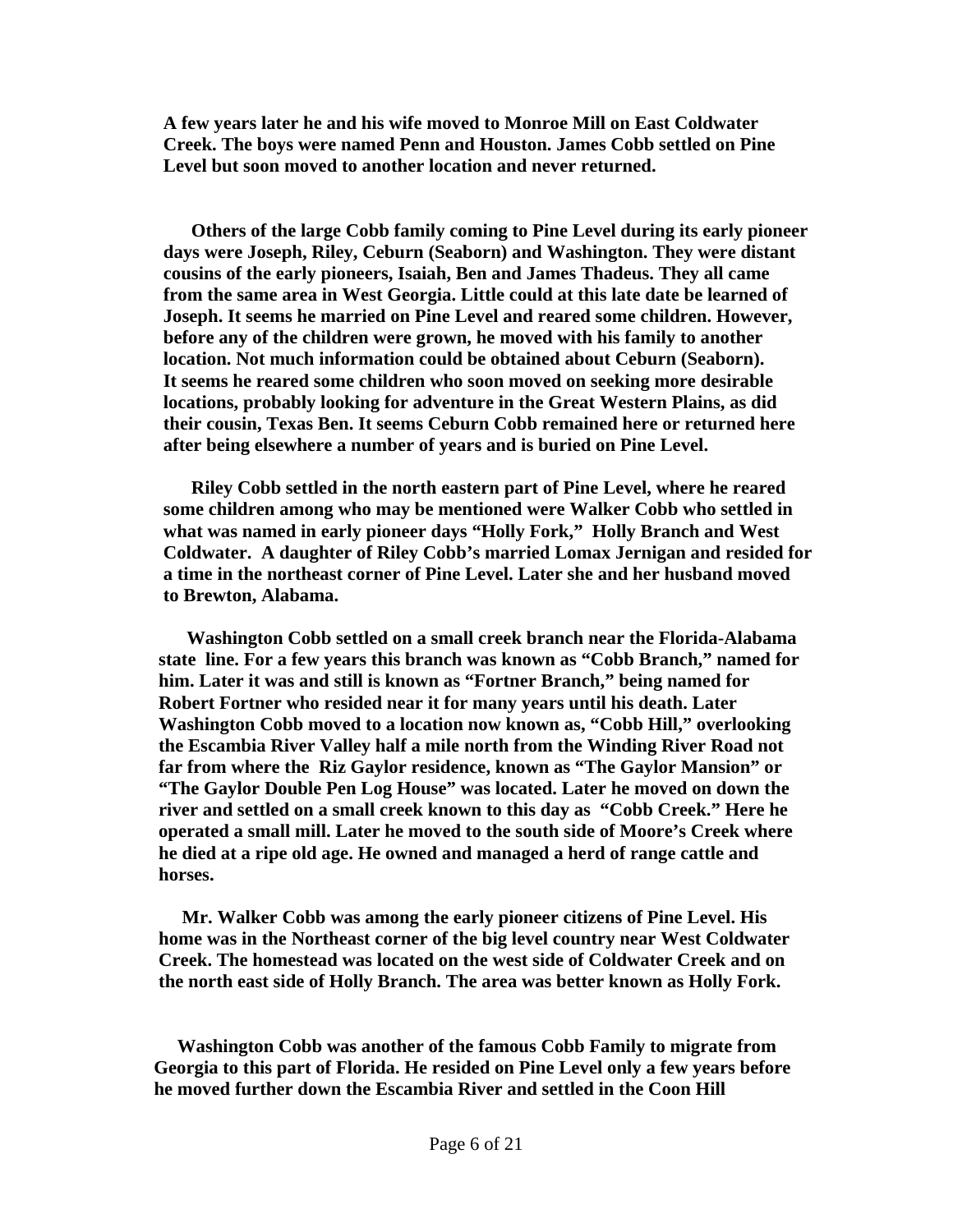**Community on a small creek known later as Cobb Creek. After operating a small mill here a few years he moved three or four miles southeastward on the south side of Moore's Creek, where he raised range cattle and horses.** 

 **The original Cobb families coming to America came from Wales, England and landed during the colonial days of our county on the coast of the Carolinas. Gradually they migrated westward. The ones coming to Pine Level all came here from the western part of Georgia. Traditional history indicates some of these early pioneer settlers had seen the Pine Level Area while passing over the area while serving in military service with the United States Army. Many people traveled over the old Three Notch Road across Pine Level enroute to Pensacola and learned of the great pine forest here and its accessibility to the Pensacola log and timber market. All the men among the several Cobb families residing on Pine Level as early pioneers were engaged in logging and timber work. Several of them, however, engaged rather extensively in livestock production on the range [of] cattle, hogs, goats and horses. The foundation stock for their cattle herds were brought here by the Spaniards. This stock was a cross between the Spanish pinto horses and the snow white Arabian horses. That is where the early ponies raised here got their surefootedness, speed and durability. Perhaps some of the foundation stock for the production of sheep and goats was brought here by the Spaniards. The writer has definite information that livestock sales were held occasionally up and down the Escambia River before Florida was purchased from Spain.** 

 **Lindsey Cobb settled four miles south from where Jay is now located on the east side of the Old Three Notch Road. He died leaving his widow and two small sons, Penn and Houston. His widow was known as Nancy Ida Cobb. She moved to the Mims Mill on east Coldwater Creek about 1883.** 

 **Steve Jones, a son of the famous Willis Jones who lived a few miles east of Pine Level on the east side of West Coldwater, had his home on a plateau extending down between White Water Branch on the east and the Barrow Mill Creek on the south to within a half mile of the Escambia River swamp. He was engaged in logging work. He also owned a herd of extra fine cattle, made so because they ranged much of the time in the cane breaks and reed marshes of the river swamp. Mr. Jones was killed in the prime of life. After his death his widow looked after the herd of fine cattle for many years, until she married again. She was known as Mrs. Betsy Steve Jones.** 

 **Another one of Pine Level's early pioneers was Mr. Van Jernigan who settled here during the early territorial days. His home was at the head of the south prong of Cobb Creek on the east side of the Milton-Pollard road. Mr. Jernigan was engaged in timber and logging work. He also owned one of the largest herds of range cattle on Pine Level. The cattle remained on this range for many years after Mr. Jernigan's death. The estate sold them in the early 1890's.**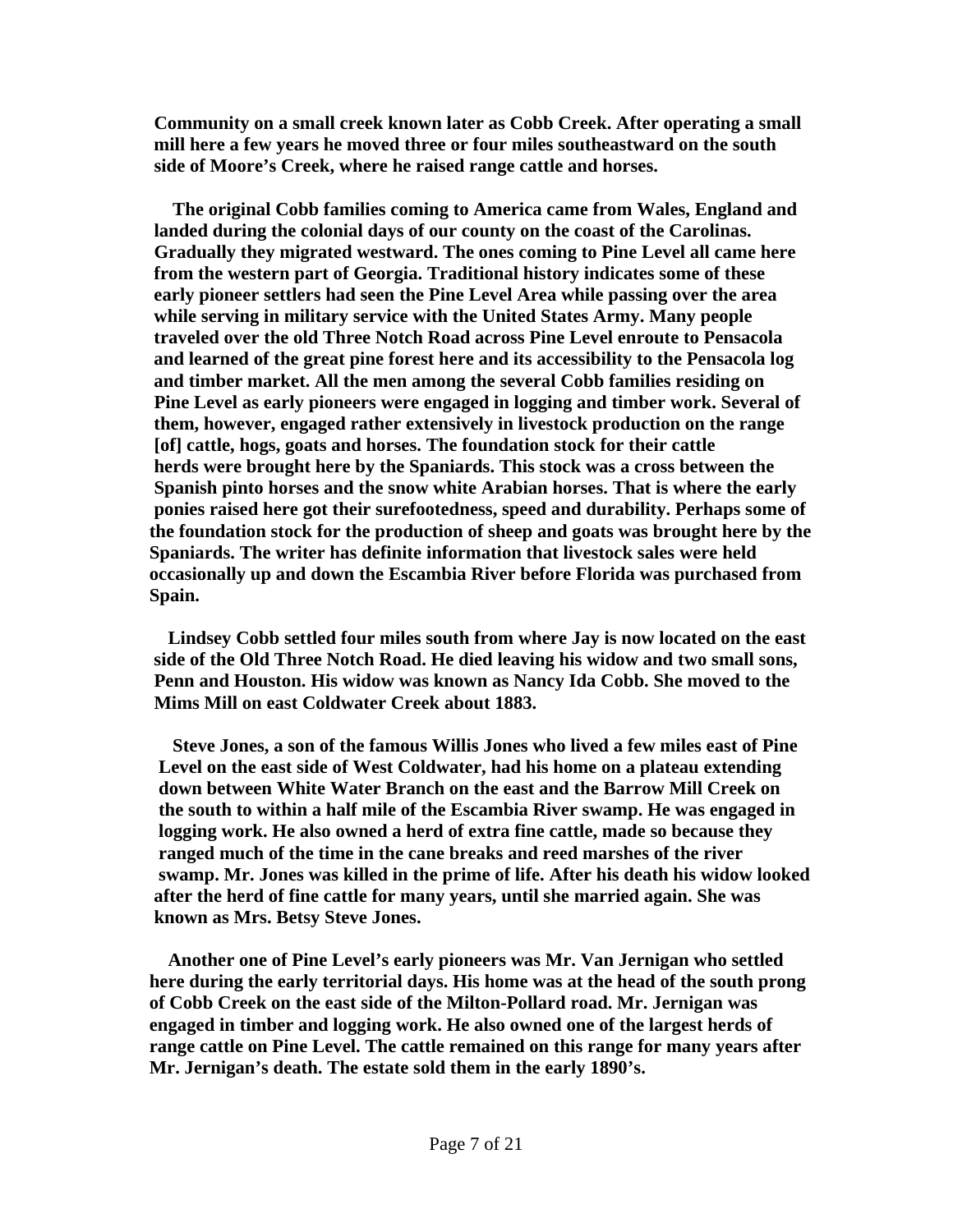**One among Pine Level's earliest English speaking pioneers was Mr. Eldridge Jernigan. He was known simply as L. Jernigan. His home was in what was later known as Mt. Carmel Community near the state line and not far from the Escambia River. He owned and operated a ferry on the Conecuh River a few hundred yards above the state line in Alabama, although his home was in Florida. This ferry was operated for many years as the L. Jernigan Ferry. After the town of Pollard was located the ferry became known as the Pollard Ferry. After Mr. Jernigan became too old and decrepit to operate the ferry he gave it to his daughter, Catherine, and her husband Robert Fortner. Mr. Fortner lived approximately a hundred yards beyond the state line in Alabama. Mr. Jernigan reared two boys, Joe L. and Ben L. They lived for many years near where they were reared and were among the pioneers of Pine Level. Joe L. reared a large family of children and Ben L. reared one boy and one girl. Both families of children married and settled in the Mt. Carmel Community.** 

 **Pine Level's first Scotch Pioneer was Joseph McCurdy who came to what was later the Mt. Carmel Community during the early territorial days of Florida. Mr. McCurdy answered his country's call and joined the Confederate Army at the beginning of the Civil War. Mr. McCurdy was in some of the hardest fought battles of the War. He died of pneumonia about the middle of the war. He left his widow, two sons and four daughters. The daughters later became Mrs. Milton Jones and Mrs. W. H. Robinson both of Fidellis, and Mrs. Columbus Bonds and Mrs. Jane Bolling both of the Mt. Carmel Community.** 

### *Note: Bill Jones' grandfather was Milton Jones. Bill's father was Cleve Jones. Willie*   **Mae Robinson was a descendant of W. H. Robinson.**

**The boys were William and Elijah, better known for many years as plain Bill and Lige. They were among Pine Level's early pioneers. They lived to a ripe old age near where they were reared, approximately a mile north from where the Mt. Carmel Methodist Church is located. Bill and Lige both stuttered when in a hurry or excited. As is usually the case with stuttering boys many jokes were told in their community about their stuttering. One is here related which I think is the best one I ever heard about the two boys. It was my privilege to hear them talk and joke and I think they enjoyed it as much as everyone else.** 

 **When the two boys were in their middle teens they were in the Escambia River Swamp squirrel hunting. They had only one gun. Bill being the older of the two was carrying it. Lige saw a squirrel climbing up a tree. He became much excited as he tried hurriedly to point it out to Bill so he could shoot it. He pointed his finger at the climbing squirrel and said: " Yo,--yo,--yo,--yo,--yo, yonder go,--go,--go,--go,--go,- go,--go,----goes a, -- a---a-,--a –a---sq,---sq,---- sq,---- sq,----sq, ----- sq, ---- squir, --- squir,----- huh, the DAMN thing's gone in a hole now."**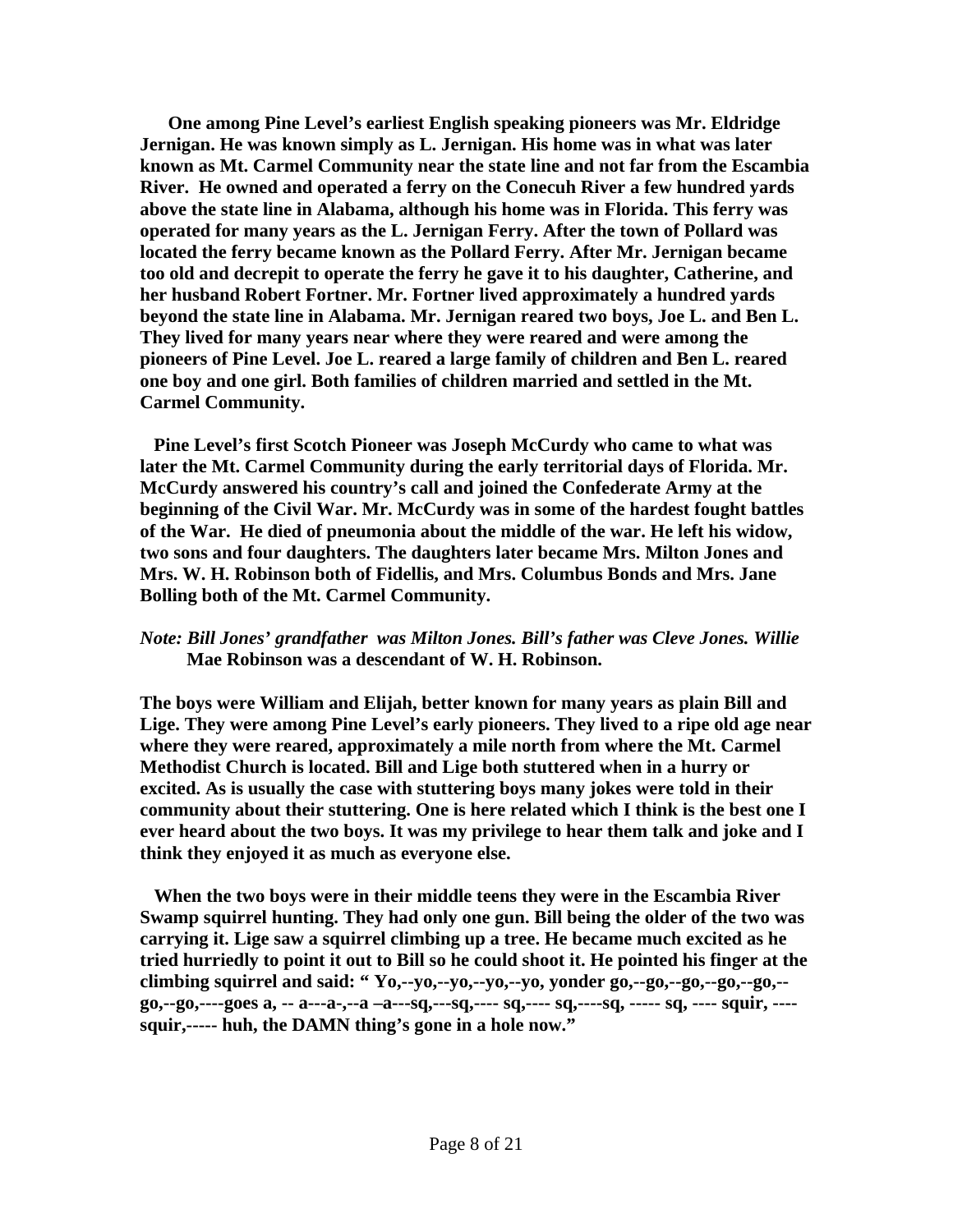**Bill who was more religious than Lige turned and pointing a finger at him undertook to administer a hasty rebuke by saying: " Li, ---- Li. ---- Li, -----Li----- Li, ---- Li, Li – gy, yu, --- yu, --- yu, ---yu,--yu, --- yu, ------you, shu, --- shu, ---- shu,--- shu, --- shu, --- shu, ---shouldn't, sa,-- sa, --- sa, ----- sa, ---say, d,---- d, ---- d, ---dd,-- -DAMN."** 

 **Lige then looked straight at Bill and said: " B, -- B,--- B,--- B, ---B--- B,--- B, -- Bill, I, --- I, ---I, -- I, ---I, -- I'm a, --- a, --- a, --- a, -- a,--- sha, --- sha, ----sha, ----sha, -- sha, shamed , -o, -o, -o-of, yu-yu,--yu, - - you sa, ---sa,---sa,--sa,---say—ing d,---d, -- d, --- d, --d, -- d – DAMN, like that.** 

 **It was reported they both then became mum as a stone and walked two miles home together without either of them attempting to speak a word.** 

 **Levi White was among the earliest English pioneers to come to Pine Level after the purchase of Florida. He came here with his wife, two girls and five boys during the early 1830's. He lived here until a year or so after Texas became a state in 1845. About 1846 he moved with his family to Texas. Within two or three years he died and was buried in Texas. His entire family came back to Pine Level shortly after his death. Within a few years John the oldest boy married and moved to Alabama.** 

 **Andrew, Drew, Joe and Levi, lived on Pine Level until their large families were grown. They then moved to Alabama. Joe continued to live on Pine Level until he was approximately 80 years old when he passed from labor to rest. He reared one boy and three girls. The two daughters coming back from Texas later became Mrs. William McCurdy and Mrs. Jack Odom. Mrs. Odom lived here with her husband until their large family was grown and then moved to Alabama. Joe was one of the first deacons of the Shady Grove Missionary Baptist Church. He was elected in 1888 when the church was first organized and remained a deacon until his death many years later.** 

 **Another prominent family to come to Pine Level during the early pioneer days was three Polk brothers: Pony, Bill and Bob with their mother. This family came to Pine Level after the father and husband, Robert A. Polk died in Alabama only a few miles north of the State Line near Pine Level. The boys all married on Pine Level and established homes here.** 

 **Later Pony Polk moved to Texas but after many years returned to Pine Level where he died approximately 30 years ago. Bill was engaged in logging for several years. He then became a farmer and operated his own cotton gin. Robert was engaged in logging for a few years. For a number of years he operated a large merchantile business. Later he operated a grist mill and cotton gin using water power on the Maloy Branch. He was prominent in Church work and was elected as one of the first deacons in the Shady Grove Missionary Baptist Church. Each of the brothers reared large families.**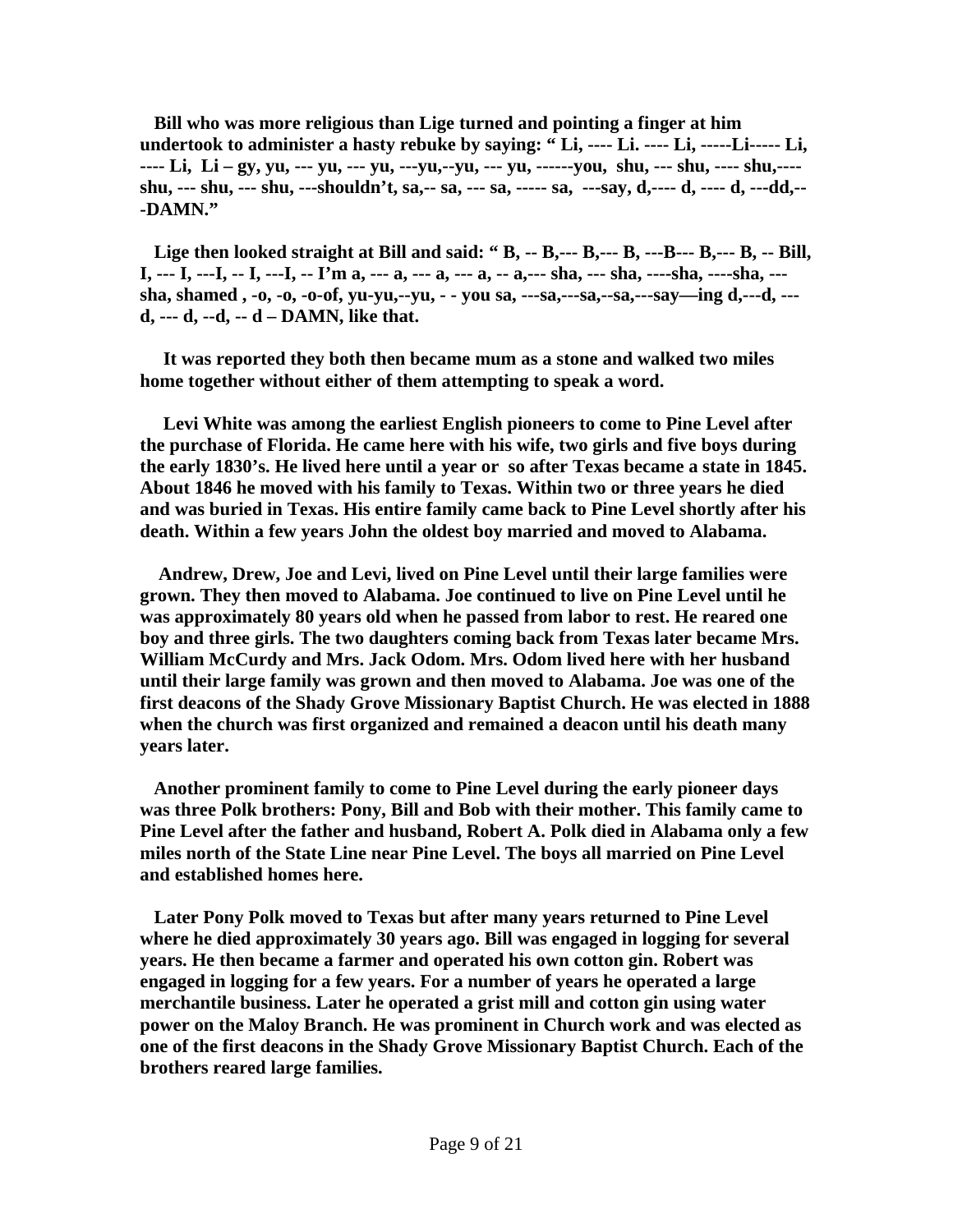**One among the earliest pioneers to come to Pine Level was Jack Jones. He came during the early territorial days of Florida. His son, Louis was also an early pioneer. During his earlier days he was engaged in timber and logging. He was an expert hewer. He could dress a stick of hewn timber as smooth as if dressed by a modern planing mill. Later Mr. Jones became a farmer cultivating some large fields in the Escambia River swamps and hammocks down near the Betts Lake Log and Timber Landing. Mr. Jones reared two boys and three girls. Tom Jones living near the Holmeshead is one of the boys. Mr. Jones was a leader in the organization of the Mt. Carmel Methodist Church and remained a consistent member until his death.** 

 **Pine Level's only Dutch pioneer family was a mother and four stalwart young men by the name of Wolf. The father Cape Wolfe, Sr. died in South Carolina. Later the mother and his sons Oliver, Mac, (W. W.), Cape and William came to Pine Level. Oliver and Cape settled in what later became the Mt. Carmel Community. William (Bud) settled a mile or so west from where Jay is located. Later moving twenty miles southeast from Pine Level on a clear creek known later as Wolf Creek. Each of the brothers reared large families.** 

 **Many of the children are still living on Pine Level. Cape was a leader in the organization of the Mt. Carmel Methodist Church and remained a faithful member until his death at a ripe old age. It is my understanding the other three brothers were members of Baptist churches. Like almost all other pioneers on Pine Level the Wolf boys engaged in timber and logging work until the supply of timber was exhausted. They then engaged in farming. Oliver and Cape once owned large herds of range sheep.** 

 **Pine Level's only Irish Pioneer was Uncle Patrick Burk. He lived way down on Malloy Branch. I do not know just when he came to Pine Level from Ireland by way of the Carolinas. However, I think it was during the early territorial days of Florida. When I first knew him in the middle 1880's he was approximately 80 years old and a typical old time Irishman. He moved to Escambia County, Florida in the early 1890's with his sons, Ike and Bud and his son-in-law Frederick Rhodes and his spinster daughter Miss Florida Burk.** 

 **Pine Level's only pioneer citizen coming direct from England was W. J. Jackson who settled in the Mt. Carmel neighborhood soon after the Civil War. When I first knew him in 1885 he was approximately sixty years old and a typical Englishman speaking the old time English dialect. He reared a large family all of whom married and settled on Pine Level.** 

 **Grandfather Jeff Jernigan lived near the state line about two miles northeast from where Mt. Carmel Church is now located. He was on Pine Level shortly after Florida became a Territory of the United States. His home was close beside the Old Three Notch Military Road on a beautiful level plateau. He reared a large family almost all of whom settled in Alabama or east of Pine Level in the Berrydale Community.**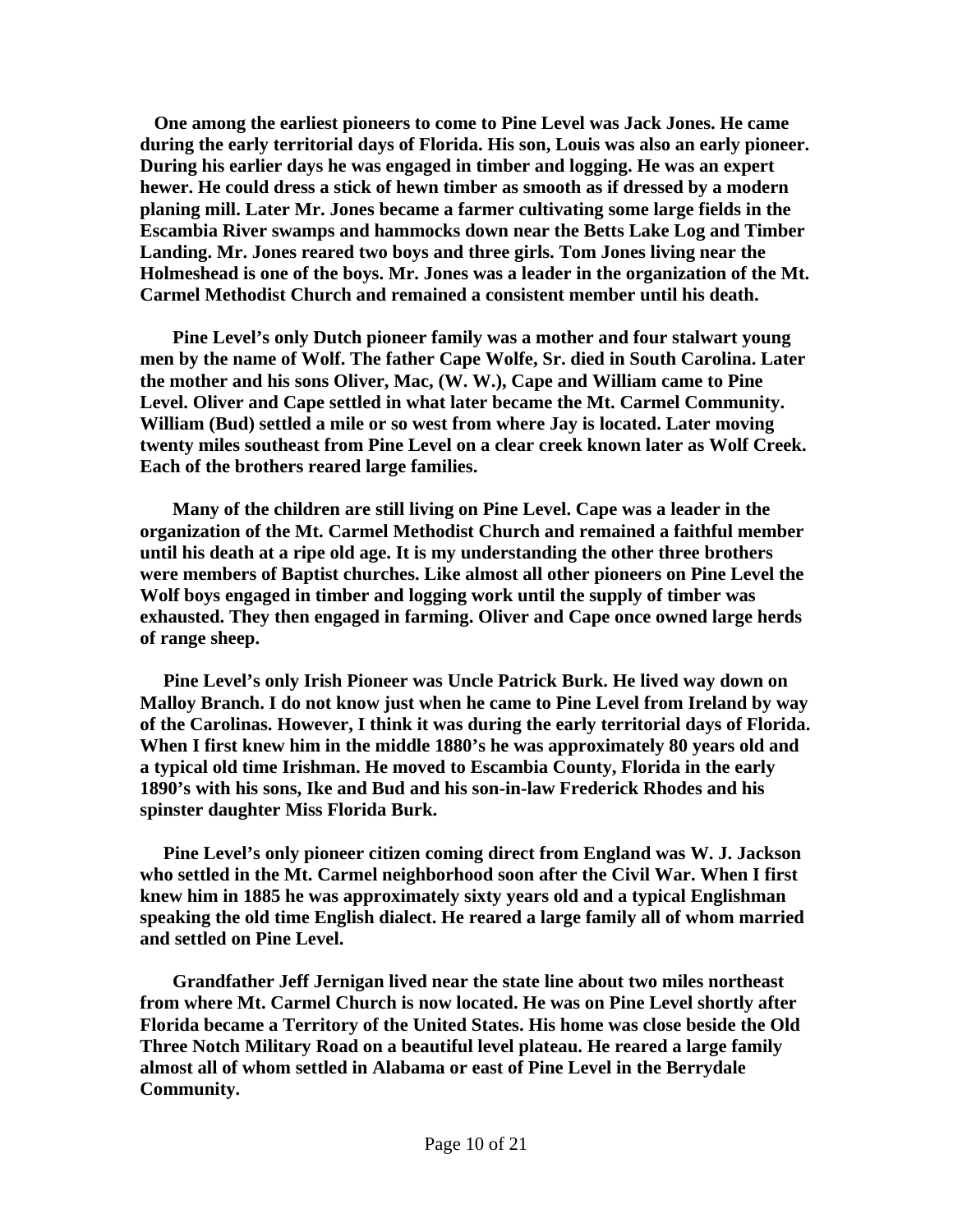**Dan and Joe Griffis were among the early pioneers in the Mt. Carmel Community. About the time Joe was grown he left Pine Level and later settled near Bagdad two or three miles below Milton. Dan settled near the state line where he reared his family.** 

 **Grandfather Neil Campbell was here soon after the Purchase of Florida by the United States. He built his huge log mansion close beside the old Historic Indian Trading Trail, later beaten out as the Winding River Road. So well did he build until four generations of his family lived in the house before it was torn down after it had served well approximately one hundred years. In this home he reared a large family. Two of his boys went toTexas as young men and made their homes there.** 

 **Wash and Neil Campbell remained on Pine Level throughout their long lives. Wash continued to live in the old Campbell mansion until his death. There he reared a large family. Neil lived for a few years south of the Holly Mill Creek, and a few years away from Pine Level. During the 1890's he settled on the Old Three Notch Military road a little more than a mile south of where Jay is now located.** 

 **The Campbell brothers were engaged in timber and logging work until the supply of timber was exhausted. They then became farmers. Neil reared three boys and one girl. Two of his boys are still living a short distance south of the present Jay Public School, Herbert and Hugh. Wash reared three girls and five boys. Some of them still live here.** 

 **James White may be classed among the later pioneers on Pine Level having come here later than the other family of White's. James made his home down the east side of Maloy Branch where he developed a splendid farm before his death several years ago. Like all other pioneers on Pine Level for several years he engaged in logging and timber work, and became a farmer after the supply of timber was exhausted. One little incident in James White's life it seems to me is worth mentioning here. Once when he was working in or about the saw mill operated by water power on what is known as the Lindsey Mill Creek located on the east side of the Conecuh River about half way between Mr. Carmel Community and Brewton a flood in the creek caused by a down pour of rain blew the mill house out and washed it away while James was attempting to hoist the flood gates to save the mill and timber in the creek below the mill . One of his thighs was broken in two places as he was jammed between heavy timbers. The leg was also broken below the knee and his feet and ankles badly bruised and skinned in several places. One arm was also broken. His body and head also received many bumps. In this condition he managed to catch hold of an overhanging limb as he was driven among the swiftly moving logs, timber and torn up mill house and pulled himself from the water upon a steep bank where he held on until the timber, logs and wrecked mill had floated past and help came to his rescue. It was more than a year before he was able to work.**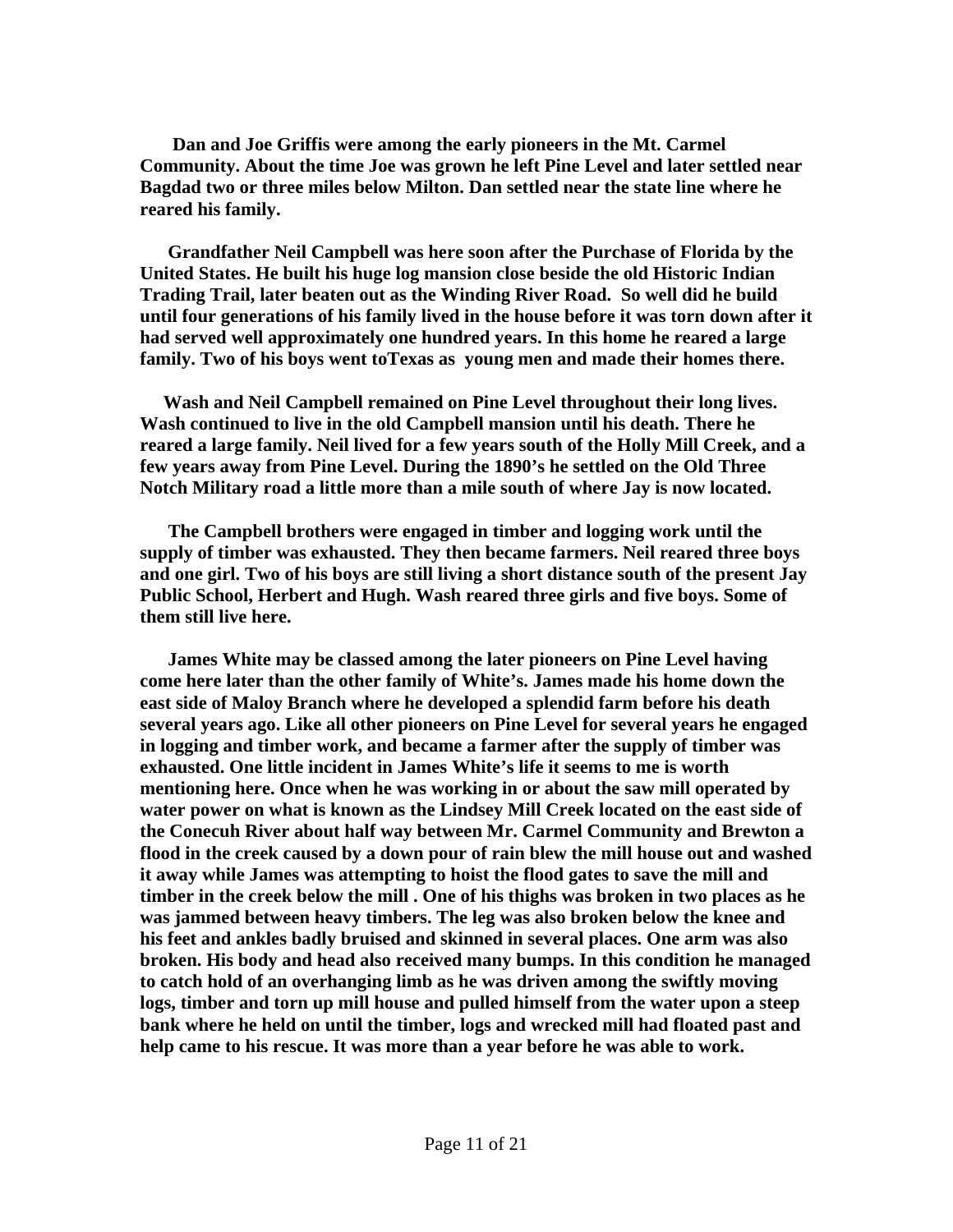**The broken leg was an inch or so shorter than the other one. Even in this condition, James White was one of the most tireless workers who ever lived on Pine Level. This incident is mentioned because of its rarity and the danger and the miraculous escape. The men who saw him washed away with the mill, timber and logs knew he would be killed in the jam of timbers or drowned beneath the floating swirling mass. In their opinion he was saved only by a miracle. He reared a large family of children many of who inherited the energy and working spirit of their father.** 

 **Joe Daughett came to Pine Level during the early 1870's and worked for the Milligan, Chafin Mill Company. During the first few years he resided in the farm house headquarters half a mile west from the red clay hill on the Pollard – Milton Road. The house was located on a high bluff overlooking the river swamp to the west and a big spring head to the south. A short distance from the house this company had cleared a swamp field containing approximately eighty acres of fertile flood plain land. When this company abandoned the cultivation of this swamp field Mr. Daughett moved to what was then known as the Ben Barry place near the Mt. Carmel Church. This was about 1885. The cultivation of the field was abandoned because the flood waters in the river often destroyed the entire crop. If the crop escaped the damage or destruction of flood waters the birds, crows, opossums, raccoons, squirrels, wild cats and big swamp rats destroyed by far the larger portion of it before it could be harvested.** 

# *Note: Joseph Daughette called Joe married Francis "Fannie" Cobb, the daughter of Isaiah Cobb, Jr.*

 **Mr. Walker Cobb was among the pioneer citizens who were reared on Pine Level. His home was in the north east corner of Pine Level not far from the State Line and Coldwater Creek.** 

 **Uncle Tom Purvis came to Pine Level in 1885 and took up a homestead embracing the Northeast corner of Section 22, T. 5 North of Range 29, West. His homely philosophy of life expressed in dry humorous pioneer terms made him one among Pine Level's most unique characters.** 

 **In 1885 Mr. Henry Bray constructed a small mill on what was known then as the Ben Barrow Creek for cutting square timber and grinding grist. He brought to Pine Level at this time his two sons Jon and Joe, a Mr. Barnum and the widow, her daughter and son Marion.** 

 **Walter Sherwood was a little Scotchman who came to Pine Level by way of the Carolinas and Georgia in the 1870's. Some years later he married a daughter of pioneer Louis Jones. He lived on Pine Level in the Mt. Carmel community for many years and died at a ripe old age. He reared no children.**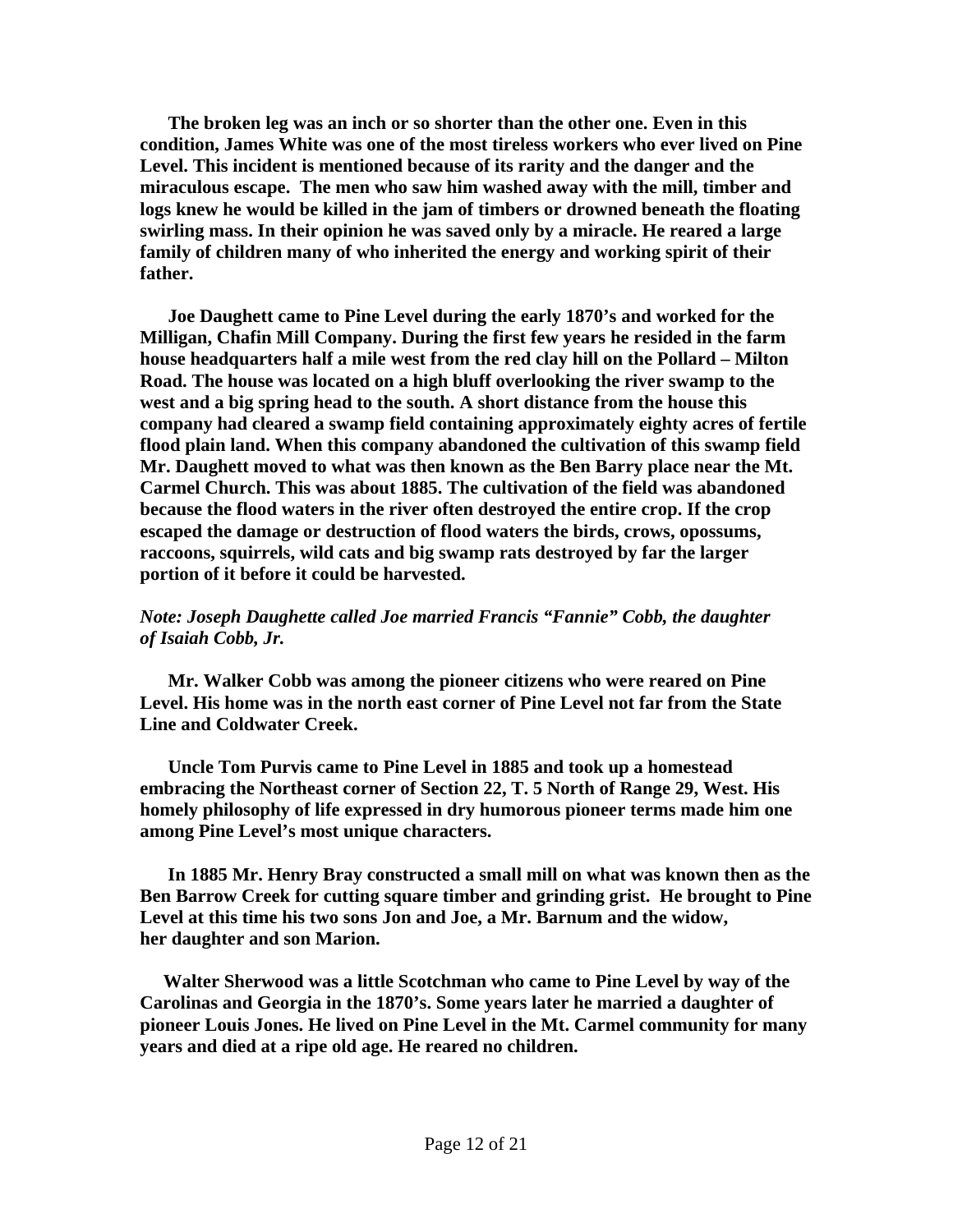**Jack Person was a logging man on Pine Level in the early 1870's. For a number of years he lived on the east side of Moore's Creek approximately a mile from its head.** 

 **While residing here he logged for the Centennial Mill located on Moore's Creek in the southern part of the Coon Hill Community. In 1885 he moved to a homestead located between Hurricane Springhead and Gillberry Branch and began logging for the Chaffin-Jernigan Mill Company on West Coldwater Creek. He died here early in 1886 leaving a widow and two small boys.** 

 **William Magaha was a good Scotchman. Bill as he was known came to the Coon Hill Community and engaged in logging work before the Civil War. After the War he came to Pine Level where he married. He continued in logging work moving from one logging camp to another until 1892 when he settled on a homestead two miles south of where Jay is now located. He resided at this place until his death at a ripe old age. He reared a family of four boys and four girls.** 

 **S. L. Lord came to Pine Level in the late 1870's and settled three and a half miles southwest from the present location of Jay on what was then known as the Pine Level-Johnson Ferry Road at a springhead now known as the John Hudson place. Before coming to Pine Level he had lived at Cape San Blas, Port Saint Joseph and at Point Washington all on the Gulf coast west of Apalachicola in this state. When he left the coast country he lived a few years in Jackson County. He married in Jackson County and a year or two afterward came to Pine Level. Steve as he was known far and wide was a log sawyer of the old pioneer class, - a knight of the FIRST ORDER. It was often said of him, "He never did anything but saw logs until none were left to saw." He then became a farmer. Mr. Lord bought the Jack Pearson place down on Moore's Creek two miles from his old home on the Pine Level-Johnson Ferry Road and moved there in 1885. He had three boys, Thadeus, Walter and Garfield.** 

 **James W. Nelson spent much of his boyhood days on Pine Level and adjacent communities. He built a home and settled on the Pine Level-Junction Ferry Road, (Flomaton was then known only as the Junction) a quarter of a mile northwest from the well known Rocky Hill Pass at the head of Wolfe Pen Branch in 1874. A few years later he moved to a homestead a half a mile southwest. He lived here until his death at a ripe old age. Uncle Jim as he was called by all who knew him was a log sawyer of the first order, a hewer with a big broad ax and the best raft hand who ever piloted a raft of hewn timber or round logs down the Escambia River. It was said of him he knew the exact location of all the shallows, dangerous snags, whirlpools and coves in this river from many miles up in Alabama where it is know as Conecuh to the Ferry Pass at the head of the Escambia Bay. He reared four boys and four girls all of whom settled on Pine Level. Uncle Jim was known as the best turkey hunter in West Florida and S. Alabama. His wife Aunt Mary Ann (Diamond) Nelson is still** 

**living and is now nearing her NINETY EIGHTH BIRTHDAY. (***Note: Aunt Mary Ann (Diamond) Nelson was born in 1851. Written in 1949).*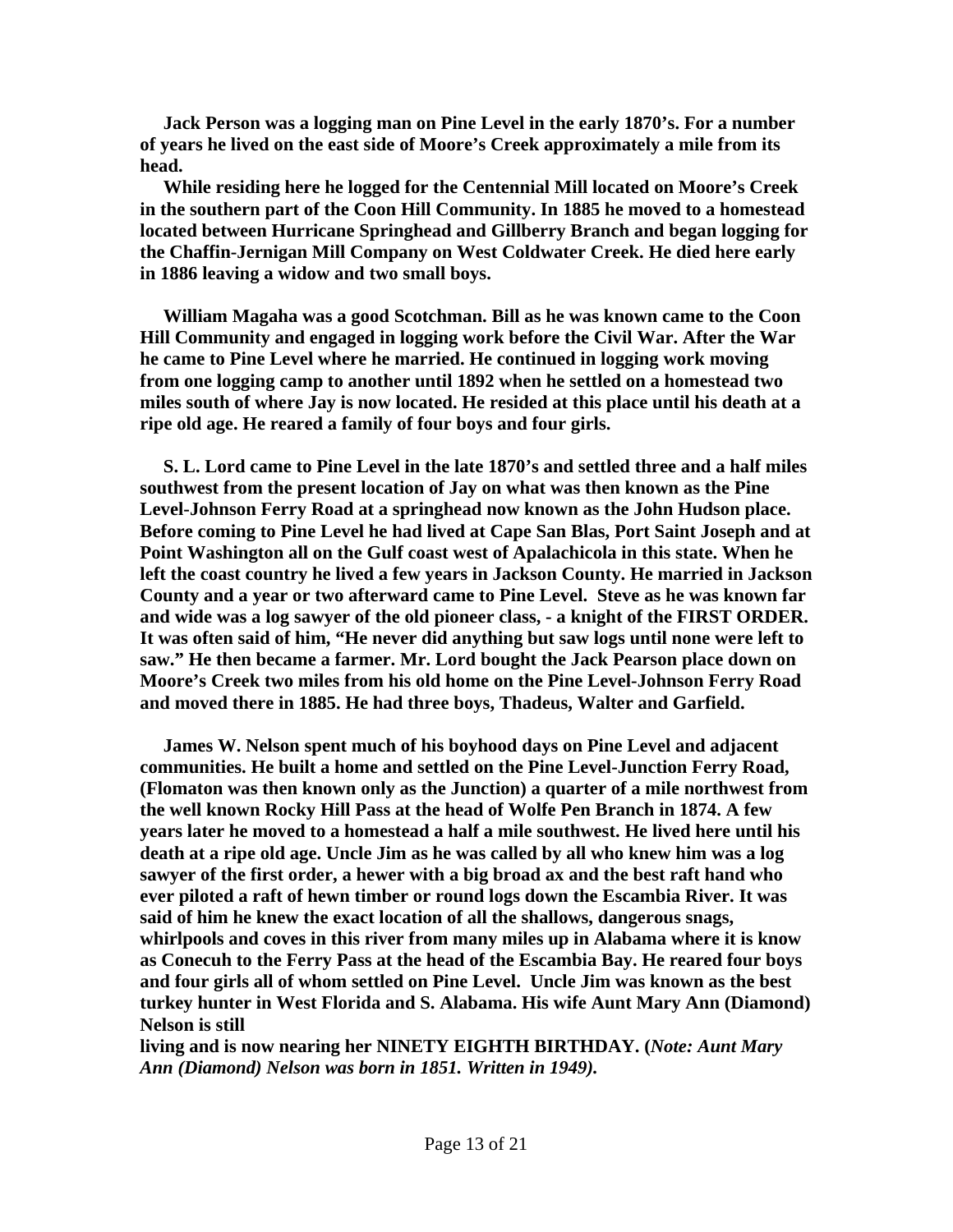**Peter L. Diamond was reared in the Coon Hill Community adjacent to Pine Level on the southwest. As a small boy he drove freight wagons pulled by one, two or three yoke of big log oxen over all the pioneer roads on Pine Level. During the Civil War he hauled salt made from boiling sea water from the Escambia Bay across Pine Level crossing the river at Eldridge Jernigan's ferry. Some times this salt was delivered to agents of the Confederacy at Pollard and sometimes it was delivered to them at steamboat landings on the Alabama River north of Mobile. He moved to Pine Level in 1881 when the writer of this article was three years old and settled at the head of the Holley Mill Creek three miles southwest from where Jay is now located. He was engaged in logging work here until the supply of timber was pretty well exhausted. During these years he engaged in all phases of logging work. He reared one girl and seven boys. The boys were sometimes referred to as "The Seven Sons," or as "The Seven Little Diamonds in the Rough."** 

 **John W. C. Mann came to Pine Level from the Old Kentucky Blue Grass area. He settled beside the trail with towering hickory trees beside what was known during the early Spanish Occupation as thr Indian Trading Trail traveled by the Creek Indians, who inhabited the area in Alabama east of the Conecuh River in bringing valuable furs and hides to the Spanish Trading Post at Florida Town and Pensacola and perhaps at other points on the coast, perhaps to be traded for trifles and trinkets. This trail later became the Old Three Notch Military Road. This home was located approximately one hundred yards east of the present Jay-Milton paved highway directly in front of the present location of the Jay Public School. Here the Colonel reared two stalwart boys. Their names were John and James. Many years later John was elected Tax Assessor of his county and served with credit. James was killed through a case of mistaken identity about the time he was grown. The tragedy is related here because of its peculiarity.** 

 **Not many years after the Civil War a notorious robber and murderer by the name of Brown Bowen plied his trade of robbing trains, banks and business houses in South Alabama and West Florida and murdered all whom in any way interfered with his business or attempted to apprehend him. One afternoon the police officers in Pensacola received a tip that Brown Bowen was on a train arriving there a little while before night and requesting them to look out for him. They also received a tip that he would probably jump from the train a few hundred yards before it arrived at the depot. The police stationed guards near the track on either side a reasonable distant from the depot. As the train neared the depot young James Mann jumped off and started walking only a few steps to the home of the friend he intended to visit. Almost by the time he had regained his balance from the jump a plain clothed police officer ordered him to halt and stick up his hands. It was thought young Mann did not hear the command because of the noise made by the moving train. Anyway he failed to obey the command and was shot and killed instantly, while Brown Bowen, disguised as he was, stepped from the train in the yard and walked by the police guards unrecognized.**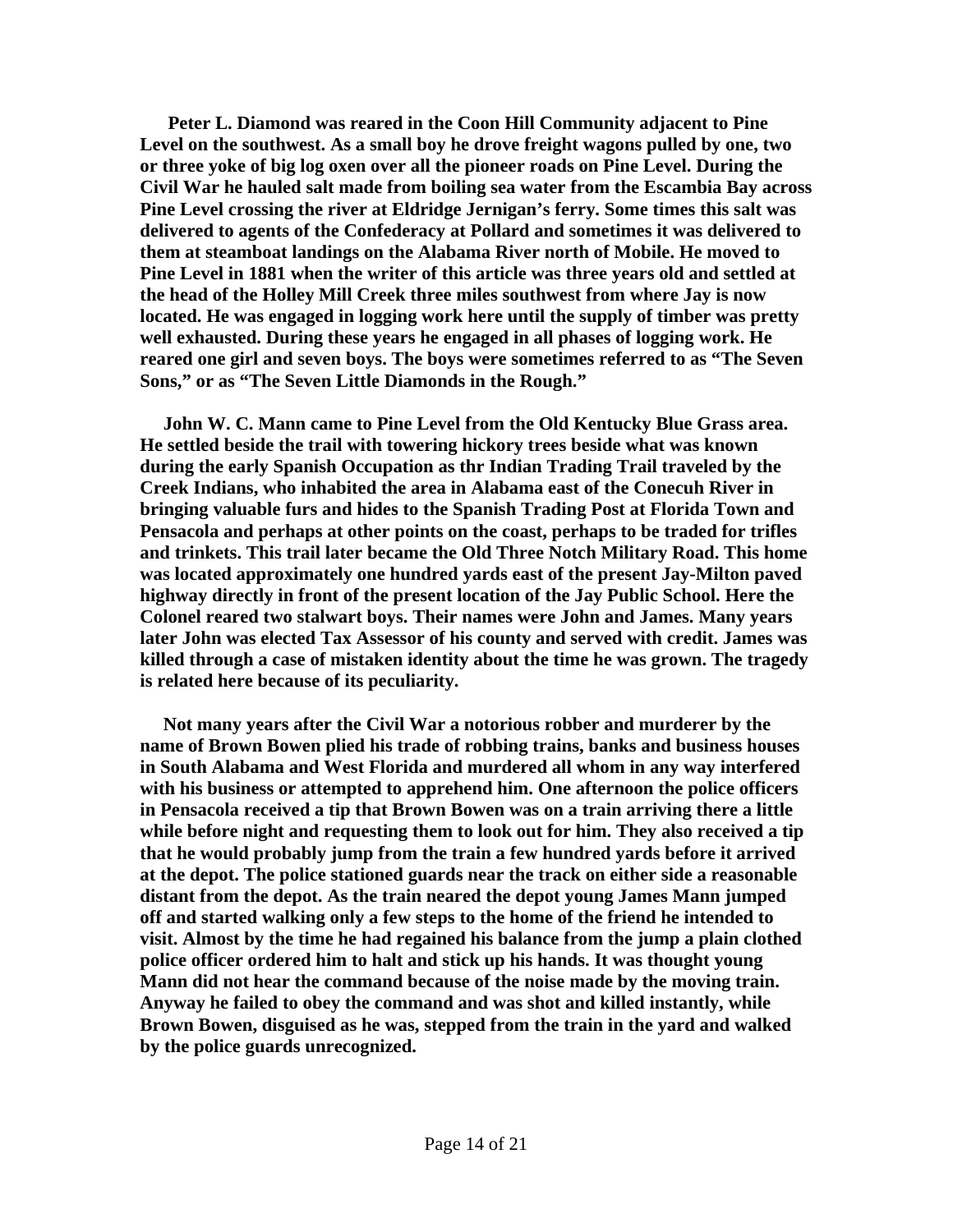**Uncle Frank Cobb built his home two miles south from the home of Colonel Mann beside the same old trail and road in a beautiful grove of towering trees as previously stated in this article. Colonel James Mann and Uncle Frank Cobb were lifetime friends. They were probably the two most unique characters among all the earliest English speaking pioneers who ever lived even for a short time on Pine Level. They also worked together, hunted together, frolicked together, toddied together, worshipped together and in all things socialized together. For this reason they are mentioned here together.** 

 **Almost all of the logging and timber work was done on Pine Level in cutting logs and moving them to log and timber landings down on the river by way of the famous Rocky Hill Pass. During their later years they might have been in a small way connected with some logging work down on Gillberry Branch or Cobb Creek. During the early days Colonel Mann opened a log and timber road from east of his home to the river. This road was known for years as the "Jim Mann Road". All the people who knew Colonel Jim still speak it of as the Jim Mann Road. In speaking of this log and timber road Colonel Jim took great delight in describing it as, "The best log and timber road in the world because it's down hill all the way to the landing and halfway back."** 

 **Uncle Frank Cobb also had a log and timber road during the early days leading across the level from the head of Cobb Creek at his home to the head of Holly Mill Creek and on the river via the Rocky Hill Pass. For many years it was known as the "Frank Cobb Road." As the area through which it led was cleared and became farms the original location of this road was changed a little. At present the road leading from the Jay-Milton Highway through the Berry Nall lane to the place is really the road known for more than half a century as the "Frank Cobb Road."** 

 **Colonel Jim wore a long white spreading beard and a mustache to match entitling him to the name PATRIARCH. Uncle Frank wore a white goatee beard and a mustached trimmed to match in imitation of the old Vandyke beards once popular in paintings. Colonel Jim smoked a pipe having a long crooked stem permitting the big bowl to hang just above his flowing beard. Uncle Frank smoked a clay or a corncob pipe having a straight reed stem extending horizontally from his lips and holding it in his hand.** 

 **Colonel Jim wore a black derby hat, a long Prince Albert coat and striped trousers with creases like razor blades. He wore light gaiter shoes except when working. He always referred to them as his dancing shoes. Colonel Jim was Justice of the Peace on Pine Level Precinct Number 4 and precinct politics leader for thirty years or longer. He was very proud of this distinction. He was never happier than when he was holding court under a group of hickory trees in a corner of his front yard. He always moved a table to the yard and kept on this table what he called his Digest of the Law, a few legal papers and an old time pen standing beside a bottle of ink. He sat in an old time straight white hickory chair having a bottom of rawhide containing short smooth red hair. When holding court he always wore his long**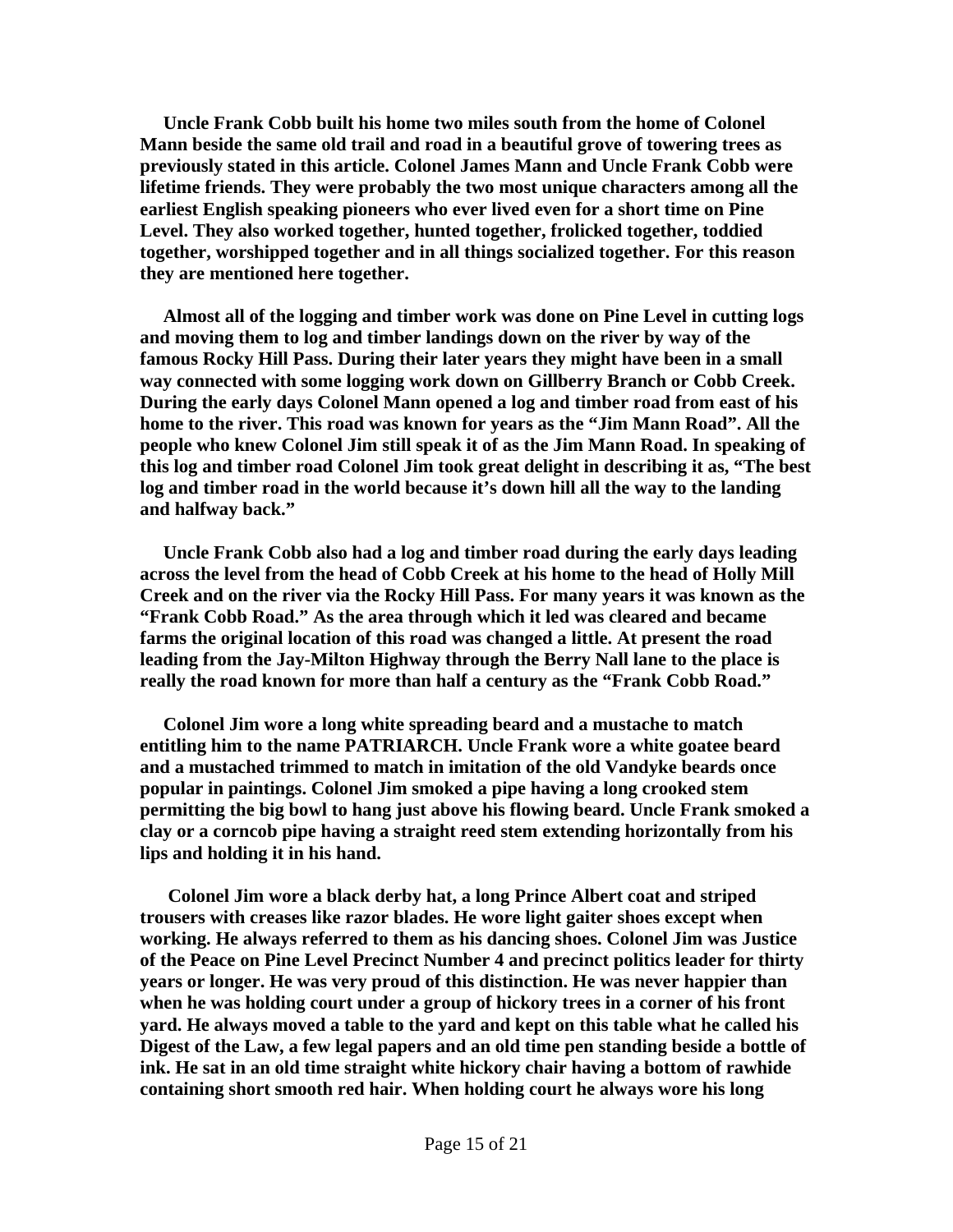**Prince Albert Coat and other dress clothes to match. He explained this was done to uphold the dignity of the Law and the honor of the court. If the crown attending his court was large he held the court in the lane in front of his home a little to the east of his front gate under what he called a real dignified group of towering hickory trees, made so by having had court held beneath their protecting shade for more than a quarter of a century.** 

 **Uncle Frank Cobb always wore a black felt hat having a broad straight brim with the crown mashed in telescope fashion. He wore a plain black sack coat and striped trousers with razor blade creases. He too wore light gaiter shoes except when working. Uncle Frank always took an active part in the politics of his precinct. He always put his whole soul, mind and body into any proposition he was for or against. He always had definite opinions on every question under consideration and expressed them in unequivocal language easily understood by plain piney-woods pioneers.** 

 **Colonel Jim rode a small snow-white racking pony of Arabian stock named Prince. Uncle Frank rode a small jet black racking pony of early Spanish stock having a round white spot in the middle of his forehead. This horse answered to the name of Ball. Colonel Jim and Uncle Frank seemingly enjoyed riding astride these pretty hardy racking ponies along the smooth level roads of Pine Level. They both enjoyed the old time square dances as young men and in this respect remained young for many years. They continued to attend such dances and take an active part in the dancing until they were more than three-quarters of a century old. Many a time as a small boy I heard them talking about riding together astride these little racking ponies ten or fifteen miles to attend an all night square dance. Each of them would occasionally take a little toddy to pep him up for another set. In later years they each required a little extra toddying to keep them well peppered up until the wee small hours of the morning. In such cases they would usually return home in time for breakfast, sometimes between the break of day and sunrise pretty well stove up. Colonel Jim always gave the same explanation to Miss Emeline his good wife, and was lucky enough to get by with it for many years.** 

 **"Prince is getting old. The d – rascal fell down in a mud hole with me last night. Sorta twisted my knee and wrenched my back. It begins to look like I'll have to trade him." Everybody, including Miss Emeline, knew Colonel Jim had no intention of trading Prince. Everybody, including Miss Emeline and Colonel Jim knew that Prince had been taking care of him, (Colonel Jim) for many years and without Prince he would be unable to take these long rides after an all night square dance. Especially was this true when extra toddying was required to keep him pepped up until the last set was over.** 

 **Uncle Frank sometimes came home from an all night square dance dragging one foot from too much dancing, as it had been caught under a big stick of hewn timber. Like Colonel Jim, he always gave the same explanation to Miss Malissa, his good wife. He too was able to get by with it for many years. "Ball is getting old and**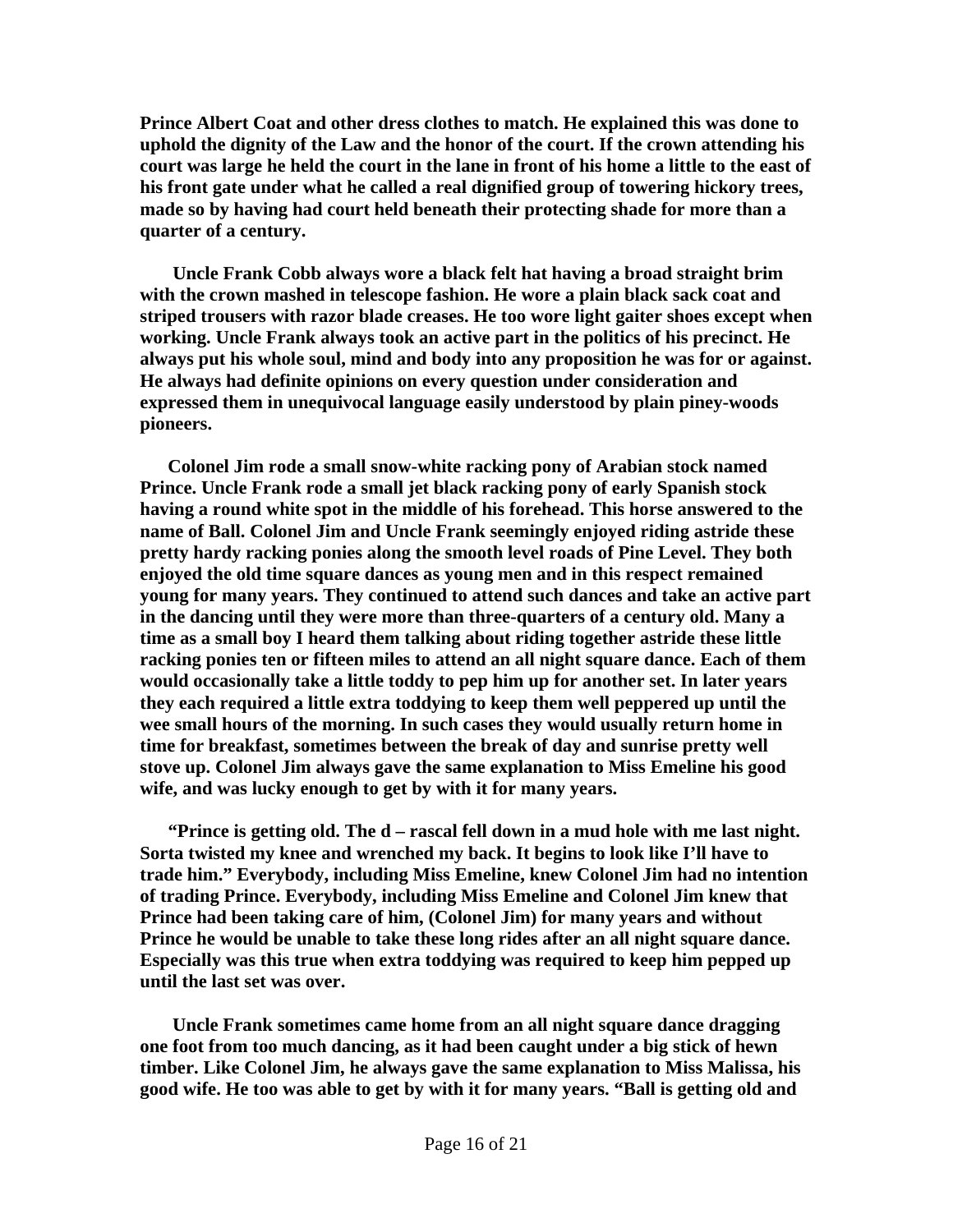**evidently doesn't see as well as he used to. He left the road at a curve last night and bumped my knee against a tree. If his eyes don't soon get better I'll be forced to trade him." Everybody, including Miss Malissie, knew Uncle Frank had no intention of trading Ball. Everybody, including Miss Malissie and Uncle Frank knew that Ball had been taking care of him. He knew if it were not for Ball that he would be unable to take these long rides after an all night square dance. Especially after an extra lot of toddying had been required to keep him pepped up through the wee small hours of the sleepiest part of the morning.** 

 **Everybody on Pine Level, including Miss Emeline, Miss Malissie, Colonel Jim and Uncle Frank, knew that Prince had not fallen in a mudhole and tumbled Colonel Jim, twisting a knee or wrenching a back, as well as Ball had not left the road at a curve or any other place and bumped Uncle Frank's knee against a tree or any other object. They knew perfectly well these old codgers had strained their dry joints and stiffening muscles in trying to outdance some other jolly old pioneer codger comrade.** 

 **Colonel Jim and Uncle Frank were both quick in conversation, full of Irish wit and had pleasing personalities. This won for them many friends, whether they agreed with their unique philosophies of living or disagreed with them. Colonel Jim's most used bywords were, "I gad." He used this expression when pleased to express outstanding joy. He used it when disturbed to keep from using profanity. He used it when engaged in conversation to add force to his expressions and to clarify his thoughts. Uncle Frank's most used bywords were, "Sir, I wonder." He used these words to express surprise. He used them to express joy. He used them to suppress profanity. He used them to keep his conversation in perfect harmonious balance.** 

 **It was amusing to observe at close range these unique characters engaged in a lively conversation and listen to the constant sucessions of, "I gad, Frank" and "Sir, I wonder, Jim." One couldn't help admiring the art and skill with which these old patriarchs used these expressions, always getting them in just the right place to add interest, pleasantness and force to the conversation. It was indeed a wonderful accomplishment, one that could be learned nowhere except by pioneers in a big piney-woods.** 

 **I cannot now recall any more unique sight passing before me during my early boyhood days on the big Pine Level country than seeing these two pioneer patriarchs astride their ponies riding side by side along a stretch of a beautiful rustic road and watching the great whorls of gray smoke from their favorite pipes rise and waft away among the stately pines. It was indeed inspiring to stand quiet and listen to the rhythm of the racking hoofs striking the hard surface of the road in unison and watch the gray beards of these old patriarchs waving keeping perfect time with the striking hoofs. If the little spurs worn by the riders were used to quicken the racking steps of the little ponies the waves of the gray beards too quickened, always staying in unison with the sounds of the hoofs.**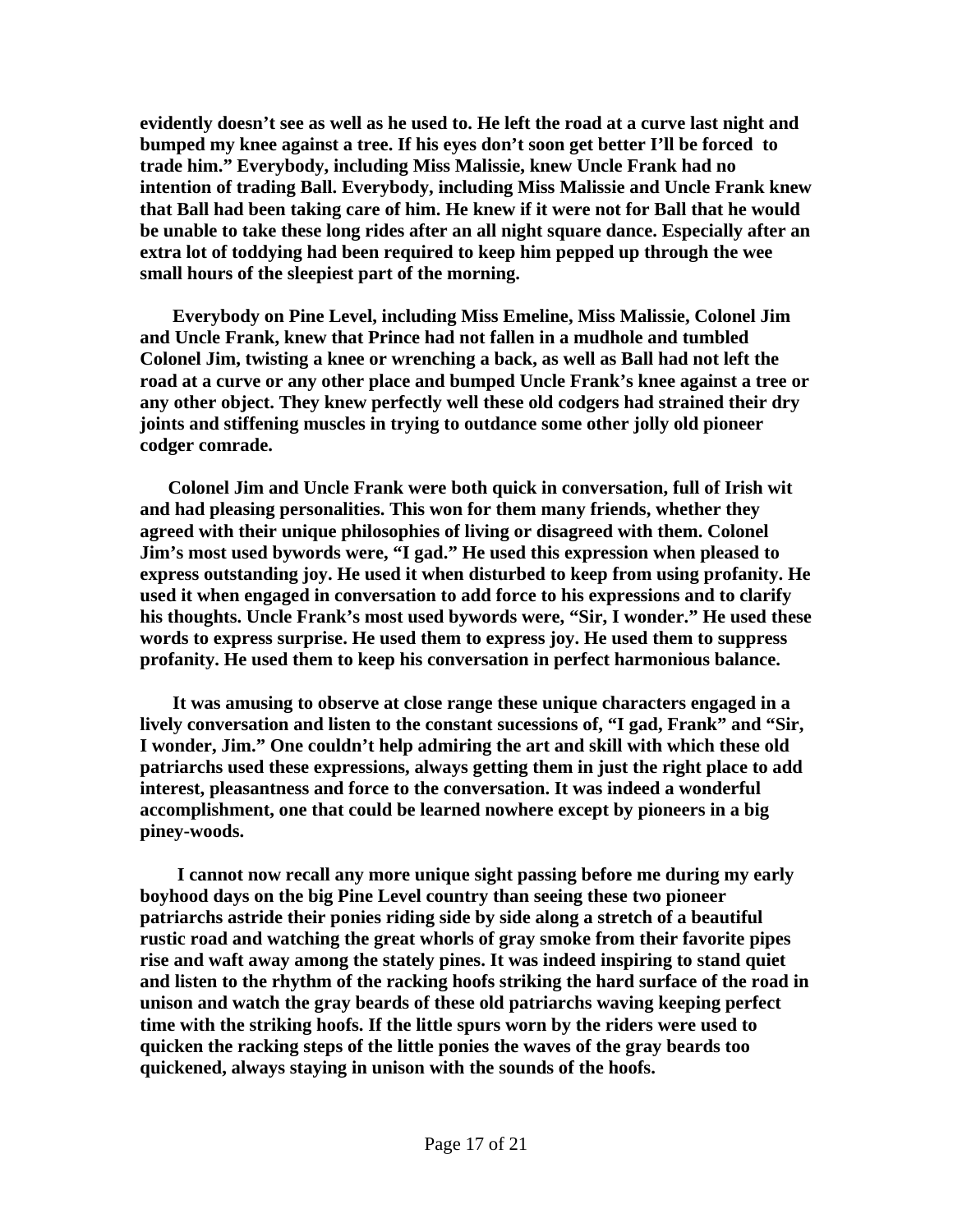**After the Baptist Mission Station was started at Holmeshead and the Shady Grove Missionary Baptist Church was organized Colonel Jim and Uncle Frank became leaders in the church work. They had been Baptists for years in their philosophy of life and seemingly were glad to have a church of their choice on Pine Level. Colonel Jim was a member of the first board of deacons, Church Clerk and Superintendent of the Sunday School when one was held. Uncle Frank was a splendid singer and often led the singing at the church services and at Sunday School for the Colonel. Colonel Jim wasn't much of a singer, but always would follow along with his friend Frank. Each one put his whole soul, mind and body into the singing and in doing this opened his mouth wide. Many a prankish piney-woods boy often was amused looking at these two old patriarchs standing side by side singing watching their patriarchal beards keep time with the music as their chins moved up or down or were held still according to the notes of the music.** 

 **Uncle Barney Owens and his brother-in-law Dave Sorrells came to Pine Level in 1884 and settled between the north prong of Cobb Creek and Hurricane Branch. Uncle Barney brought a fine four yoke log team to Pine Level with him. He operated this team for a few years and sold it because the available supply of timber was getting scarce. He then began farming on a small scale. He was also a carpenter, wheelwright and a blacksmith. He soon built a little shop near his home. His greatest contribution to the community was his work in the little country blacksmith shop. He left one daughter who resided for several years on the old homestead.** 

 **Dave Sorrells was what was called an ox driver or a teamster. The only work he ever did was hauling logs with a long team of oxen. Mr. Sorrells was past middle age when he moved to Pine Level. He died at a ripe old age about the time the supply of Pine Timber on Pine Level became exhausted. He left two girls and three boys.** 

 **Dr. Frank W. Abbott a medical doctor and a Missionary Baptist preacher and his Aunt Miss Lizzie Abbott who was also a medical Missionary came to Pine Level in 1887 and purchased what was then known as the Farrah Cobb place approximately four miles south from where Jay is now located on the Jay-Milton Highway at the head of the middle prong of Cobb Creek. Dr. Abbott took up a homestead at this place. He was crippled in one hand and in one knee and foot from rheumatism early in life. He was first a Missionary for the Missionary Baptist Mission Station at what later became the Shady Grove Missionary Baptist Church. He was instrumental in organizing this church in 1888. He served as its pastor for a few years after its organization. Dr. Abbott also practiced medicine all over Pine Level and adjacent communities. Dr. Abbott was instrumental in getting the Post Office known as Cora established at his home April 17, 1890. He also served as local supervisor of the first public free school established in the area also known as Lower Pine Level No. 17. Dr. Abbott's contribution to the early History of Pine Level was outstanding in the field of church work, in education and in civic accomplishments. After his death in the middle 1890's, his aunt Miss Lizzie Abbott practiced medicine.**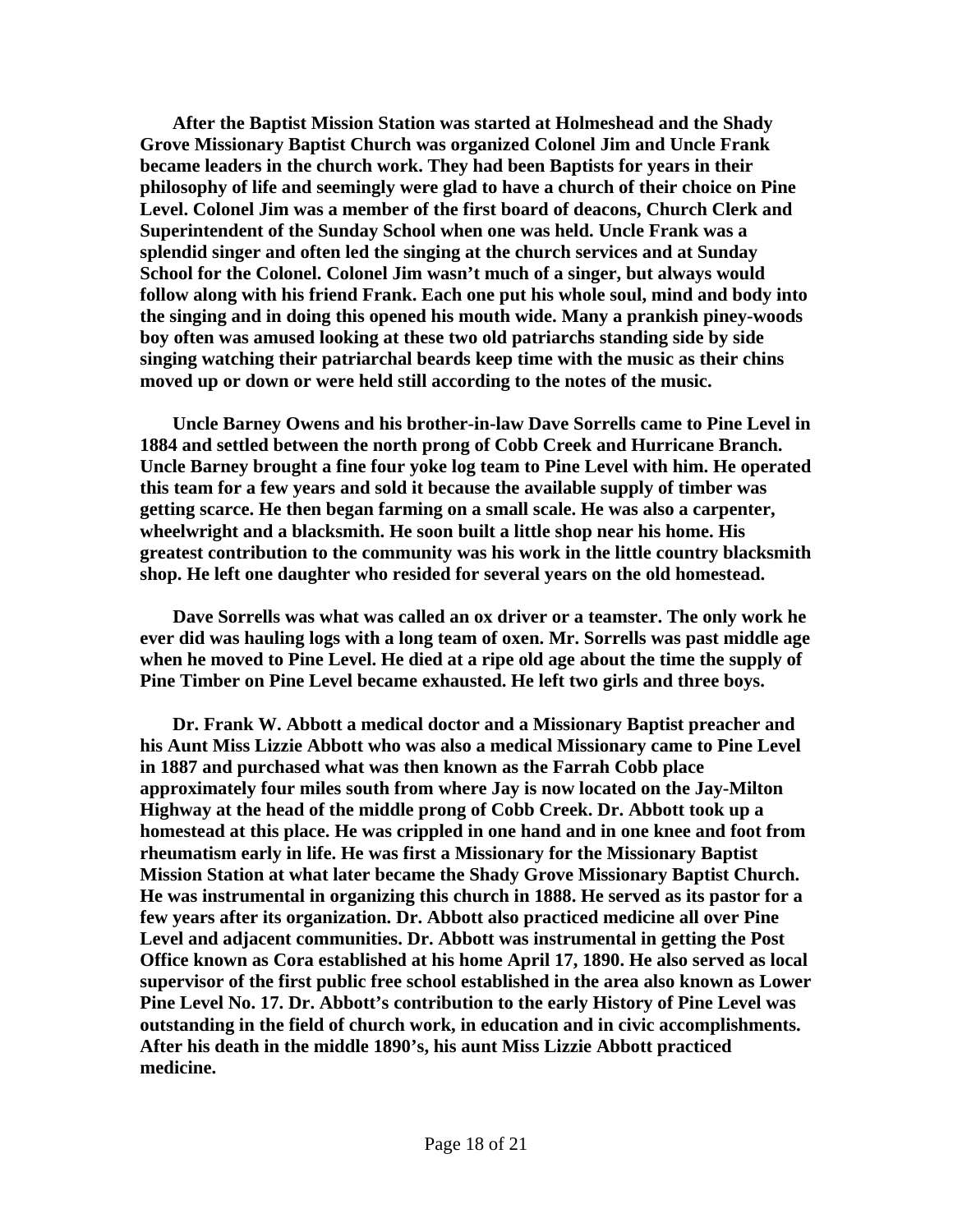**In 1890 Dr. Frank W. Abbott's father, step-mother and two boys came to live at the Abbott homestead. He took up a homestead a mile or so down on the Cobb Creek. He engaged in farming at his son's place. Later he constructed a gristmill and a cotton gin a mile or so down on the south prong of the Cobb Creek. This was the first cotton gin constructed on all of Pine Level. Prior to this time all cotton produced on Pine Level was hauled to a gin near Brewton, Alabama or to Pritchette's gin beyond Bluff Springs in Escambia County, Florida. The building of this gin was a great convenience to the first cotton growers on Pine Level. The Abbott's left two sons, John and Luther who resided on Pine Level for a number of years.** 

 **About 1888 Grandfather Cannon and his two sons, Marion and Tom and his son-in-law, John Thompson, moved to Pine Level from Alabama. Tom's father-inlaw Ben Pyburn who had been a resident of Pine Level and Coon Hill communities many years before also returned to Pine Level. Within another year or so another one of the Cannon brothers, Wiley came to Pine Level. These people had been farmers in Alabama and continued in the same line of work here. The three Cannon brothers made splendid contributions to the development of farming on Pine Level. Marion reared one girl and four boys. Tom and Wiley each reared one boy and one girl.** 

 **About 1890 Uncle William Nowling and his seven sons came to Pine Level and settled directly west of where Jay is now located. Three of his sons, Henry, Charley and James T. were married and established their own homes. His single sons were John, George, Pete and King Solomon. Uncle William was what was called on Pine Level at this time a wagoner. He did public hauling with a wagon pulled by oxen. Henry and Charley were both wheelwrights and carpenters and worked at various phases of logging work for a few years. J. T. built a small frame store building where Jay is now located in 1901 and thus became the founder of the town of Jay. At one time he operated in connection with his mercantile business a sawmill, a cotton gin and a sales stable. J. T. also made splendid contributions to the development of the Agricultural resources of Pine Level. He also served his district as County Commissioner. Uncle William's other three boys soon married and settled on Pine Level.** 

 **About the time Uncle William Nowling came to Pine Level his sister-in-law Mrs. Nowling came with her five boys and one girl all of whom were single. Peter soon married Miss Florida Cobb, the daughter of Pioneer Peter Cobb. Peter soon engaged in logging in a big way and became one of Pine Level's most successful business men. He became a farmer after all the timber on Pine Level and the surrounding country was exhausted. Peter has made an outstanding contribution to the development of Pine Level's natural resources. He and his wife are now living in Milton. Nowling's other children Maggie, West, George, King David and William soon married and settled on Pine Level.**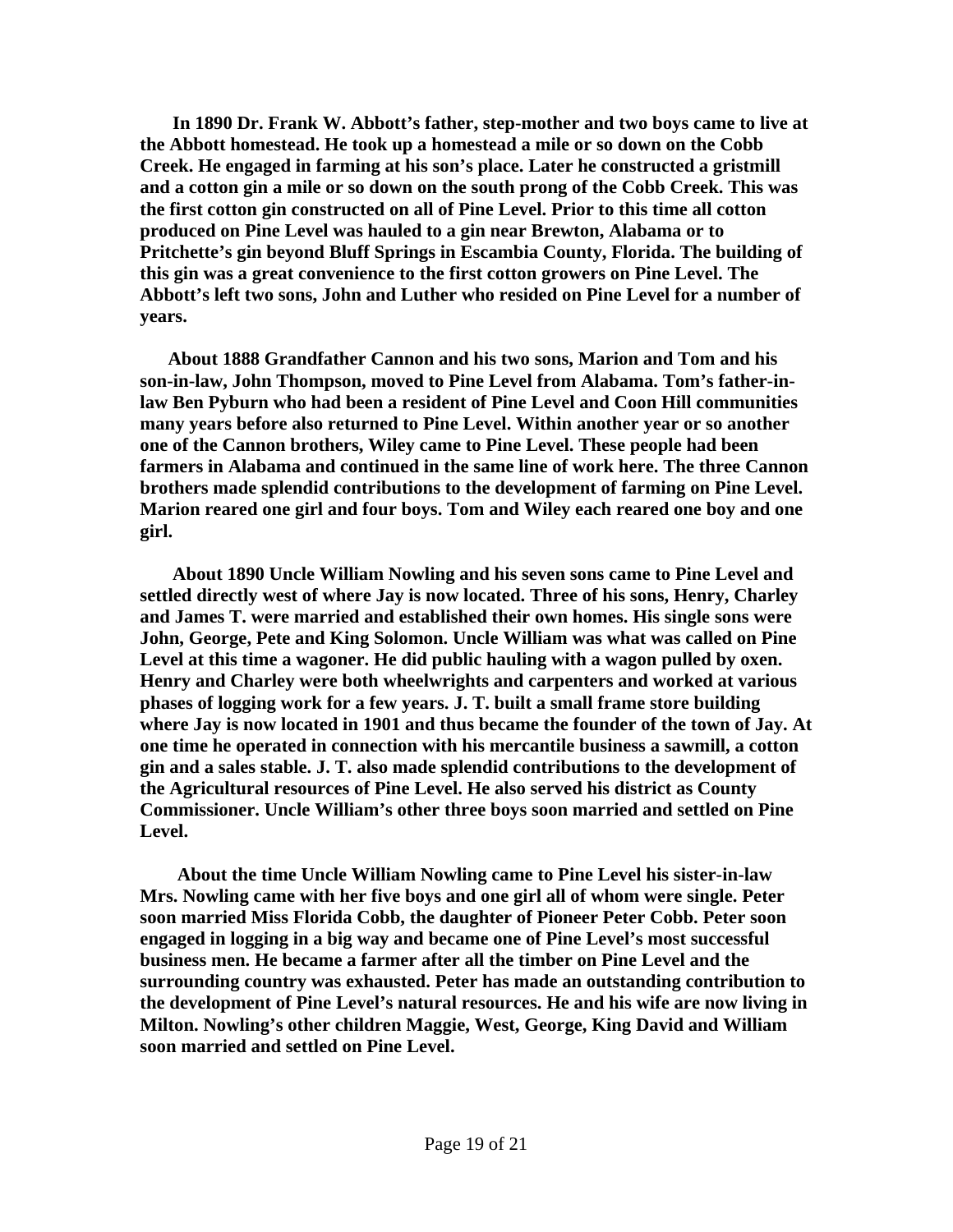**Mrs. Babbs, another sister-in-law of Uncle William Nowling also came to Pine Level about the time he came. Along with her came her two sons-in-law, Bill Dunsford and Dan Johnson. Mrs. Babbs also brought with her three single daughters who soon married and settled on Pine Level.** 

 **In 1891 W. R. Diamond moved to the place known many years later as the Henry Diamond place. The next year he erected a new home half a mile east on the same homestead and moved to the new location. Several years later he sold the place to Mr. Green Nall, the father of Mr. Berry Nall who still occupies the place. When W. R. Diamond moved to his new place W. W. Cartwright moved to the place he vacated. After living a few years Mr. Cartwright bought land near by and erected a new home. In 1893 Elijah Padgett moved to the place known now as the John Hudson place. Mr. Padgett occupied this place for about ten years and sold it to Mr. Hudson.** 

 **During the years 1892-93 there was a lull in logging work on Pine Level. The word "Hard times" was often heard. There was no work on Pine Level. Crops were grown in the small fields scattered over the country. The few bales of cotton produced on Pine Level during these two years sold for from three to five cents per pound. During this period no new families came to Pine Level seeking homes.** 

 **About the middle 1890's the Skinner and McDavid Company began to sell cut over land on the level to farmers. Soon thereafter new clearings were made and new homes erected. Among the new families coming to Pine Level during the next few years may be mentioned: Ed Harrison, John Faircloth, Columbus Wright, C. L. Fail, Will Standford and Hix Hudson.** 

 **Shortly after 1900 when almost all the supply of merchantable timber on Pine Level had been cut and carried to the timber markets and agriculture was rapidly becoming permanently established as the chief industry, a number of additional families purchased cut-over lands and established permanent homes and farms. Among those settling on Pine Level during this period may be mentioned the following: J. W. Echols and three Shell brothers, Perry, Levander and Henry, the two Hawsey brothers, Jack and Truss and their nephew Will Dobbs, A. C. Mixon and his son, Victor and the three Higdon brothers, Burleigh, Frank and Bodie. R. P. Barnes, R. J. Burgamy and the Harrison brothers, George and Marion, Will Joyner and his two sons, Renna and Ernest, Poly Booker and his two sons, Milton and Newton, James Ward, W. J. Moore and his sons, Robert, William, Herbert and Grover and the two Hudson brothers Pat and Bill, Green Nall and his son Berry and Ed Barrington.** 

 **I wish space would permit the use of several pages to describe in detail the hardships and accomplishment of each person who served as a lonely piney woods pioneer on the big Pine Level Country in preparing the way for those who came later so those now occupying the land and those yet to occupy it might better understand the hardships, disappointments and obstacles to be overcome by those**